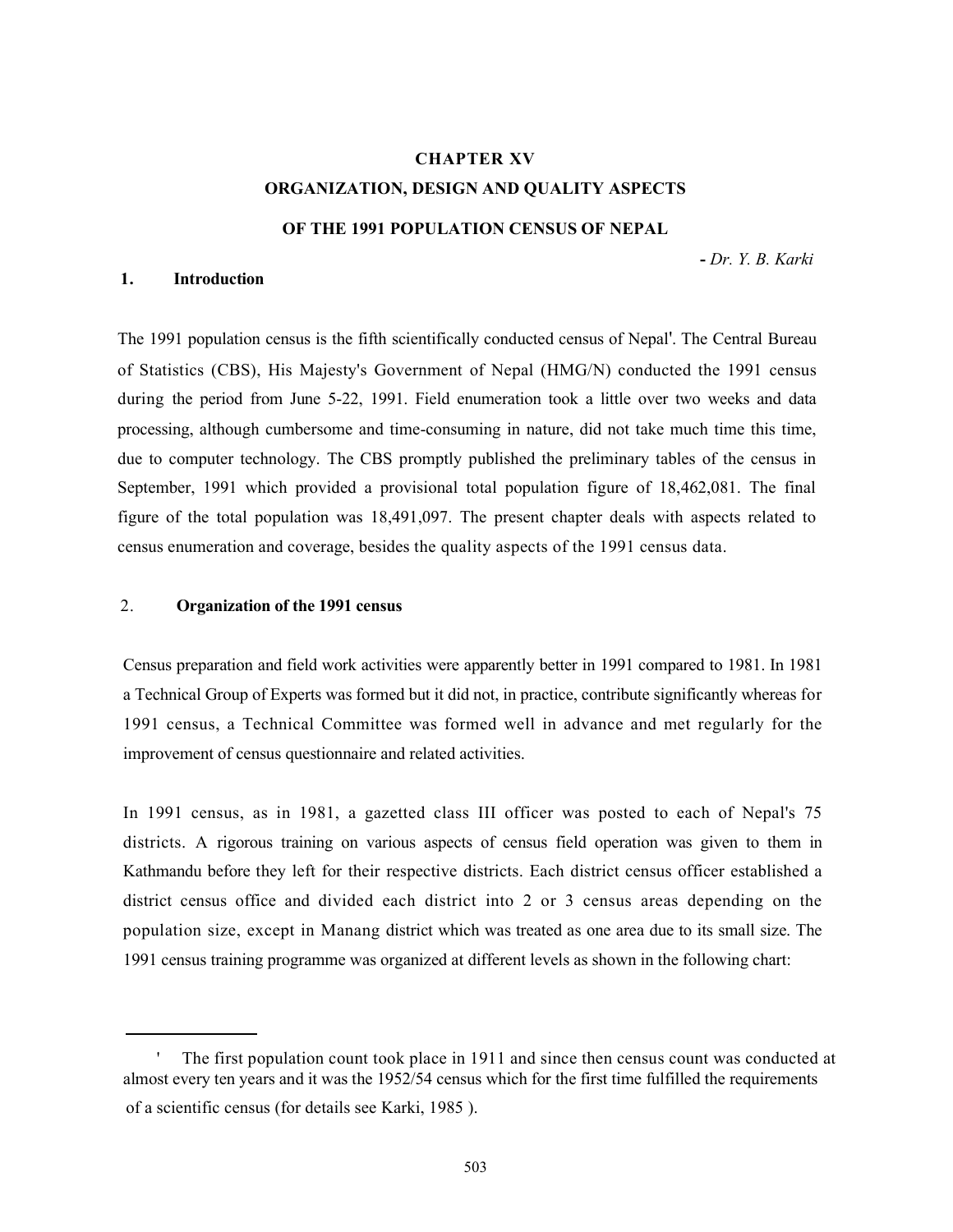# Population Census Training Organization Chart, 1991



The enumerator / supervisor ratio has been substantially improved over the years, as shown in Table 1.

|                   |            |       |                         | Population | Enumerator/ |
|-------------------|------------|-------|-------------------------|------------|-------------|
| Census Population |            |       | Number of               | Enumerator | Supervisor  |
| Year              | (millions) |       | Supervisors Enumerators | Ratio      | Ratio       |
| (1)               | (2)        | (3)   | 4)                      | (5)        | (6)         |
| 1952/54           | 8.26       | 200   | 17,000                  | 486        | 85          |
| 1961              | 9.41       | 300   | 15,933                  | 591        | 53          |
| 1971              | 11.56      | 500   | 12,000                  | 963        | 24          |
| 1981              | 15.02      | 1,500 | 15,000                  | 1,001      | 10          |
| $1991*$           | 18.49      | 4,000 | 20,000                  | 925        |             |

Table 1: Population and census operation field staff by census year 1952/54-1991

Source: Karki, (1985); \* Sharma, (CBS), Personal Communication.

The enumerators employed were largely school teachers from local areas and where teachers were not available persons who had completed a minimum of School Leaving Certificate (SLC) examinations were employed. In contrast to this, in 1981 the minimum educational qualification was just literacy although according to CBS, most of them had completed 8 years or more of schooling.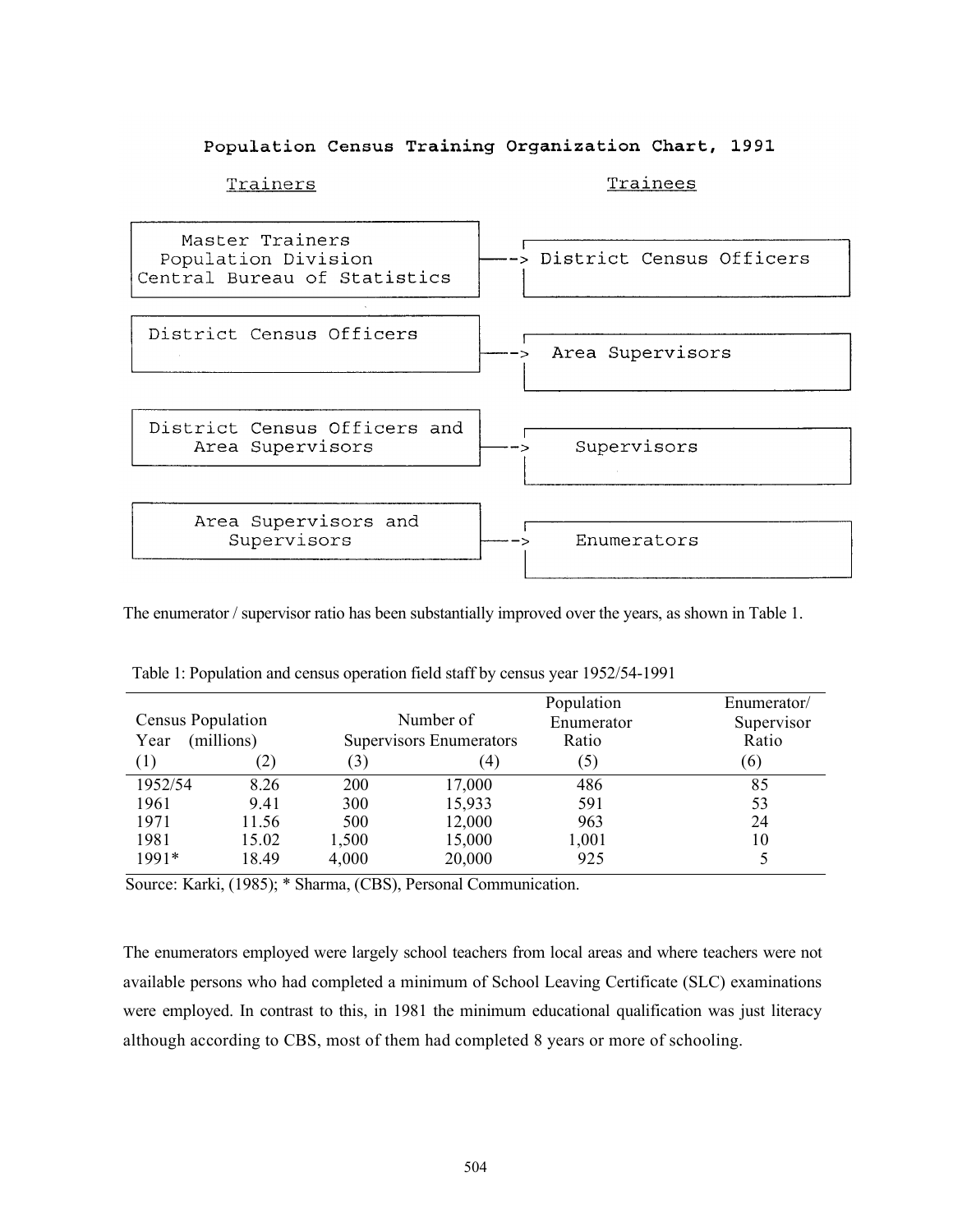In 1981, persons with matriculation and above were employed as supervisors but in 1991 those who had education level of intermediate or above were employed. Also some Master's level students from the Departments of Population Studies and Statistics were employed.

The mode of payment to Field workers (enumerators) was different in 1991 compared to 1981. In the 1981 census each enumerator was pa<sup>i</sup>d Rs. 0.20 per record complete(] and there was no other monetary reward, while in 1991 the enumerators were given Fixed sum of money for the work.

In 1990, a pilot census was carried out in 4 districts (2 rural wards and 1 ward from Biratnagar town of Morang district, 3 rural wards each of Dolakha and Rolpa districts and 1 ward of Kathmandu city) to test the content and wording of the census questionnaire. Subsequently, the language was slightly modified but the items were kept intact.

#### 2.1 Census Promotion

Census promotion activities were quite extensive in 1991. Various communication channels were utilized for this purpose. Almost all available media like radio, television, daily newspapers, cinema slides, posters, calendars, postage stamps etc., were used for information and education purposes. Additionally, audience-specific materials for different ethnic and religious groups were also developed.

In 1981, most mass media channels were used except TV which did not exist then. But in 1991, microphone announcement in local areas was also clone and local folk media were utilized which was not the case in 1991.

#### 2.2 Questionnaire Design

Total enumeration in 1981 was preceded by household. listing. This was not the case in 1991. In the 1991 census, both household listing and actual census Field operation took place simultaneously. Nevertheless, the number of items included in the household list was as comprehensive as before, as may be seen from Table 2 for the last three censuses.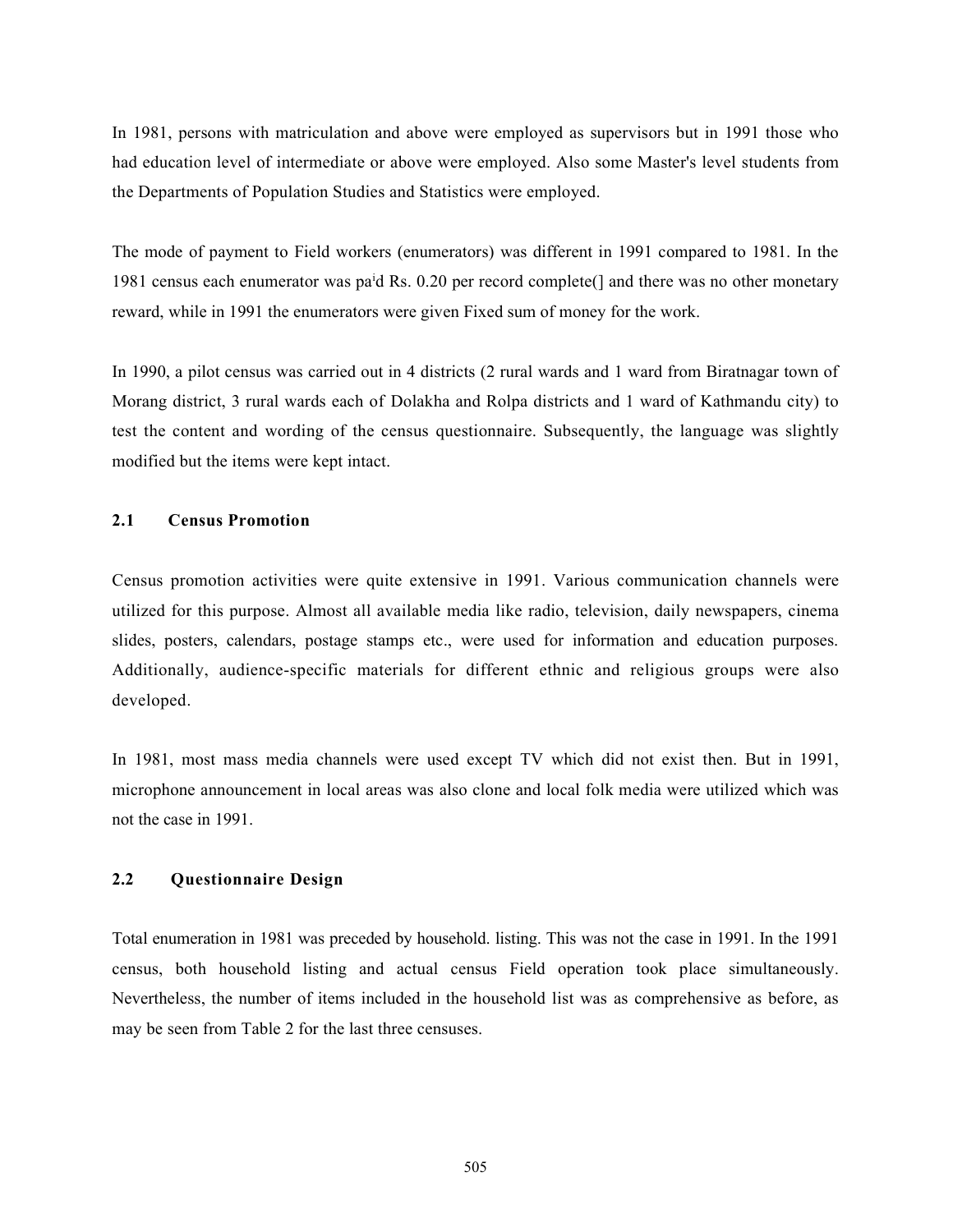| <b>Topics investigated</b>             | 1971                         | 1981        | 1991                         |
|----------------------------------------|------------------------------|-------------|------------------------------|
|                                        |                              |             |                              |
| Name and caste of head of household    | X                            | $\mathbf X$ | X                            |
| Number of family members by sex (any   |                              |             |                              |
| member away from home for more than    |                              |             |                              |
| 6 months was excluded)                 | X                            | X           | X                            |
| Dwelling: own, rented or other answers |                              |             | $\mathbf X$                  |
| Number of absentee family members      | X                            | X           | X                            |
| Sex of absentees                       |                              | X           | X                            |
| Age of absentees                       | $\overline{\phantom{0}}$     | X           | X                            |
| Destination of absentee members        | $\overline{\phantom{0}}$     | $\mathbf X$ | X                            |
| Reason for leaving home                | ÷,                           | X           | X                            |
| Number of years away from home         |                              |             | X                            |
| Number of deaths in the family         |                              |             |                              |
| during the last 12 months              | X                            | X           | X                            |
| Sex of the deceased                    | $\qquad \qquad \blacksquare$ | $\mathbf X$ | X                            |
| Age at death                           |                              | X           | X                            |
| Number of disabled persons in the      |                              |             |                              |
| family                                 | X                            | X           |                              |
| Sex of disabled person                 | $\overline{\phantom{0}}$     | X           | -                            |
| Age of disabled person                 | $\qquad \qquad \blacksquare$ | X           | $\qquad \qquad \blacksquare$ |
| Male marriage during last year         | X                            |             |                              |
| Male divorces during last year         | X                            |             |                              |
| Number of transistor radios            |                              |             |                              |
| owned by family                        | $\overline{\phantom{0}}$     | X           | X                            |
| Occupation (Agriculture,               |                              |             |                              |
| cottage industry, etc.) of family      | ٠                            | X           |                              |
| Occupation of family other             |                              |             |                              |
| than agriculture                       | $\qquad \qquad \blacksquare$ | -           | X                            |
| Family land ownership                  | $\blacksquare$               | -           | X                            |
| Family cattle ownership                |                              |             | X                            |
| denotes inclusion of item and<br>X     |                              |             |                              |
| denotes exclusion of item.             |                              |             |                              |

Table 2: Items Asked in Household Schedules in 1971, 1981 and Censuses 1991

The individual (personal characteristics) questionnaire was also quite comprehensive in 1991 as in tile last three censuses. Table 3 compares the items asked of individuals in the last three censuses: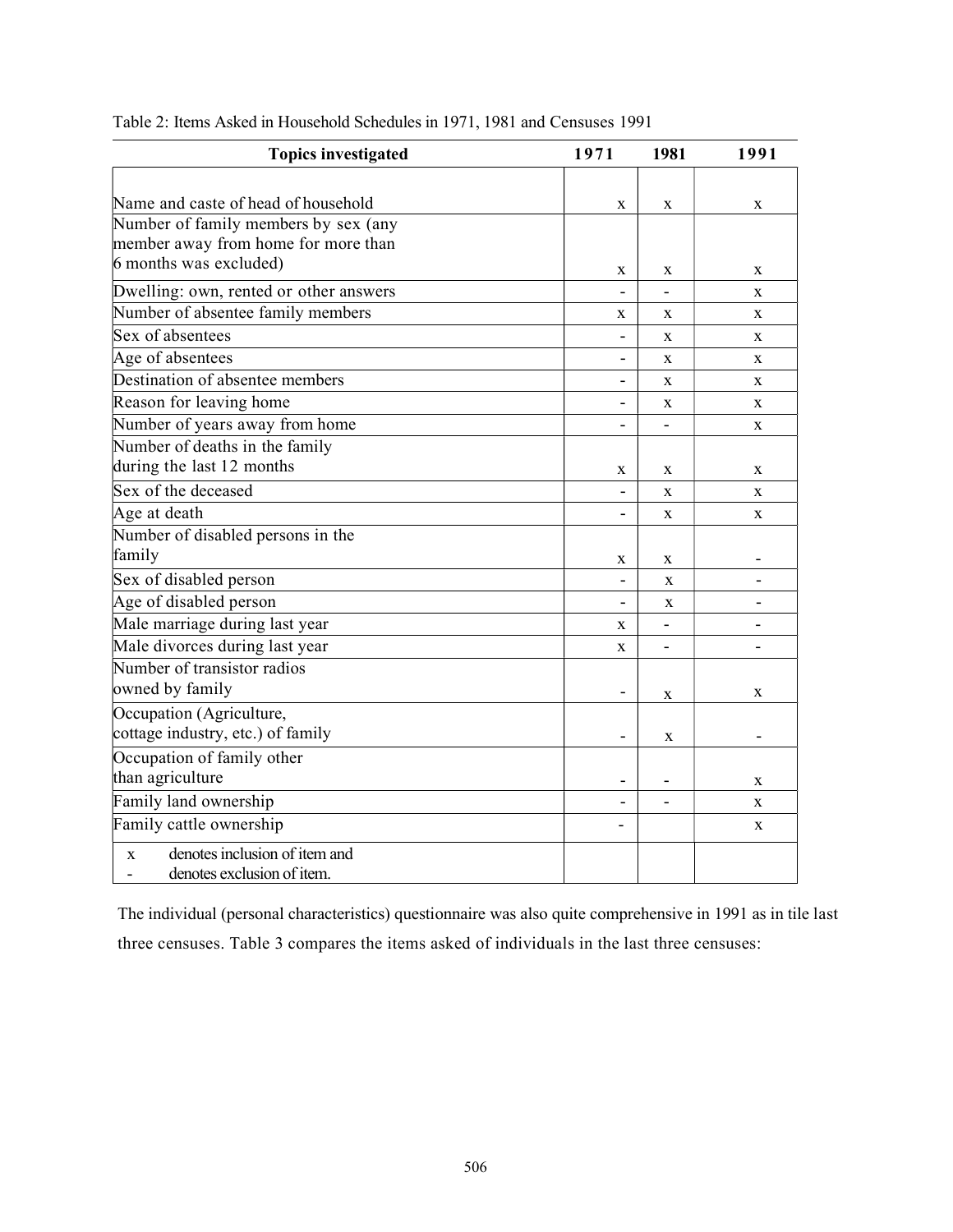| Demographic / Social Characteristics:                         | 1971                     | 1981                     | 1991 |
|---------------------------------------------------------------|--------------------------|--------------------------|------|
| Name and caste of head of household                           | X                        | X                        | X    |
| Relationship to head of household                             | X                        | X                        | X    |
| Person number of mother                                       |                          | X                        |      |
| Sex                                                           | X                        | X                        | X    |
| Age                                                           | X                        | X                        | X    |
| Ethnicity / Caste                                             | $\overline{\phantom{0}}$ | $\overline{\phantom{a}}$ | X    |
| Language                                                      | X                        | X                        | X    |
| Religion                                                      | X                        | X                        | X    |
| Literacy                                                      | X                        | X                        | X    |
| School enrolment                                              | X                        | $\overline{\phantom{a}}$ | X    |
| Specialized subjects                                          |                          |                          |      |
| (for those above S.L.C.)                                      |                          | X                        | X    |
| Marital status                                                | X                        | X                        | X    |
| Children ever born alive                                      | X                        | X                        | X    |
| Children born in last 12 months                               | X                        | X                        | X    |
| Geographic characteristics:                                   |                          |                          |      |
| Nationality / Citizenship                                     | X                        | X                        | X    |
| Place of birth                                                | X                        | X                        | X    |
| Duration of stay in the current place                         |                          |                          |      |
| 'for those born outside                                       |                          |                          |      |
| the current district)                                         |                          | X                        |      |
| Duration of stay in the current place                         |                          |                          |      |
| (for those born outside)                                      |                          |                          |      |
| the country)                                                  |                          |                          | X    |
| Reason for residence in the current                           |                          |                          |      |
| district (for those born outside                              |                          |                          |      |
| the current district)                                         |                          | X                        |      |
| Place of residence a year ago                                 |                          |                          | X    |
| Type of activity:                                             |                          |                          |      |
| Gainfully employed / not employed                             |                          |                          |      |
| in the last 7 days                                            | X                        | X                        |      |
| If unemployed, was the person                                 |                          |                          |      |
| looking / not looking for employment                          |                          | X                        |      |
| Gainfully employed / not employed for                         |                          |                          |      |
| at least 8 months during the last                             |                          |                          |      |
| 12 months                                                     |                          | X                        |      |
| Employment status in the last 12 months                       |                          |                          | X    |
| Length of employment in the last12 months                     |                          |                          | X    |
| Not working (because of being a student, disabled, doing only | X                        | X                        | X    |
| household chores, etc.)                                       |                          |                          |      |
|                                                               |                          |                          |      |

Table 3: List of Individual Characteristics Asked in 1971, 1981 and 1991 Censuses of Nepal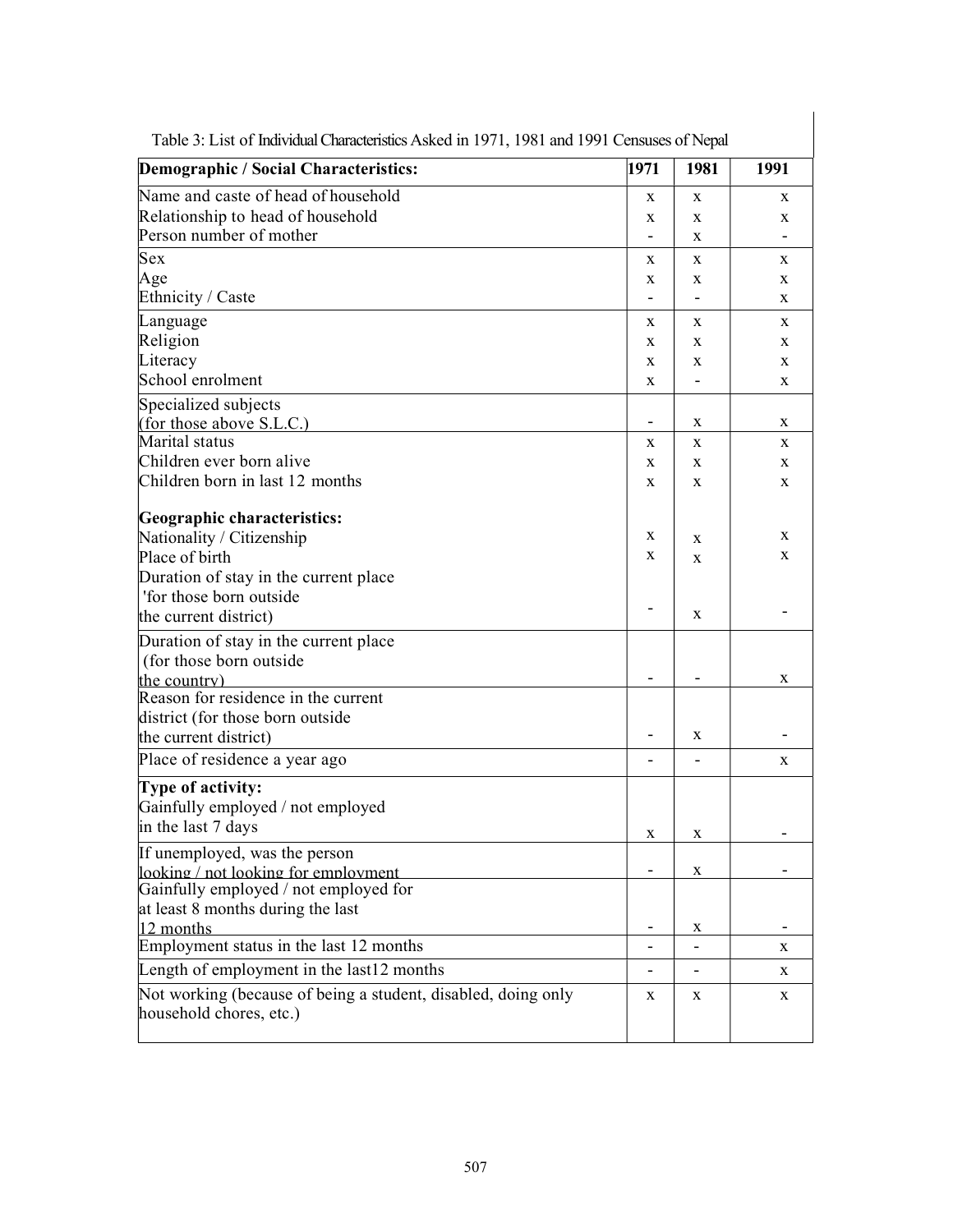Table 3 (Contd..

|   |   | 1991 |
|---|---|------|
|   |   |      |
| X | X | X    |
|   | X | X    |
|   |   |      |
| X | X | X    |
|   |   | X    |
|   |   |      |

Note: Same as Table 2.

Asked of all those who were employed for any length of time in the past 12 months, in the 1991 census round.

The size of the 1991 questionnaire certainly looks manageable as it was in book-bound form. The book bound from was 14.5" long and 9.5" wide compared to the 1981 questionnaire which was 21" long and 15.5" wide.

# 2.3 Field Work and Coding

The field work in 1991 also took place in the month of June as in all other previous censuses. The enumeration approximately took 18 days to complete (June 5-22). In 1961 and 1981 too the field work took 18 days while in 1971 it took 15 days. The field supervisors checked each enumerator's work in his area for major inconsistencies. The completed schedules returned to the Headquarters from the field, were carefully edited which was followed by coding operation.

# 2.4 Computer Data Processing

The most unpleasant aspect of census operation is data processing. However, because of computer technology this can be done in a relatively short time now. Table 4 shows time taken for data processing in different censuses.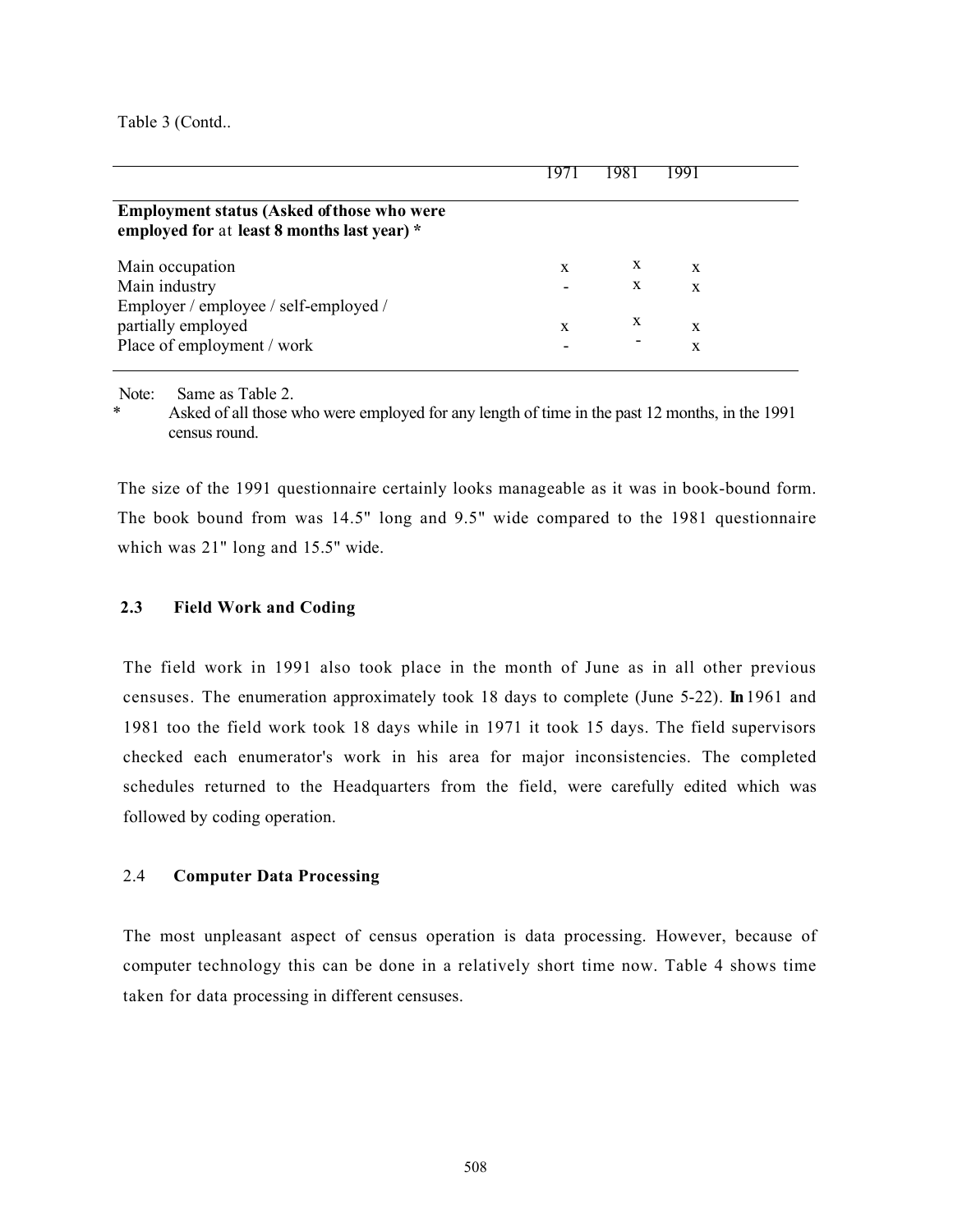| Census year | Number of years | Type of processing |
|-------------|-----------------|--------------------|
| 1952/54     | 2.0             | Manual             |
| 1961        | 4.5             | Manual             |
| 1971        | 1.5             | Computer           |
| 1981        | 3.5             | Computer           |
| 1991        | $1.0\,$         | Computer.          |

Table 4: Time Spent in Data Processing in Different Censuses.

In 1991, CBS was very prompt in producing preliminary results in less than 4 months, i.e., by August. 1991.

#### 2.5 Post-Enumeration Survey

The Post Enumeration Survey (PES), designed to evaluate the 1991 census data quality with respect to completeness of coverage, was scheduled to be conducted in August, 1991. The actual revisiting of sampled areas for reconciliation of the differences was completed by April 1992, whereas the census took place on June 22, 1991. The details regarding the conduct of the survey and the procedures adopted in the estimation of census coverage are discussed elsewhere (Natarajan, 1993). A critical evaluation of the PES findings is presented in section 4.

### 3. Quality of 1991 Census Data

The quality of the 1991 census data is evaluated in two steps. The first step deals with the evaluation of the quality of the census data on selected aspects such as age reporting, fertility, mortality, etc.. The second step examines the extent of coverage in the census enumeration.

#### 3.1 Accuracy of Reported Ages

Just like in many developing societies, a large number of Nepalese do not know their precise date of birth, so that their ages have to be estimated by indirect means. Such estimates are clearly subject to substantial errors. A common and conspicuous form of these errors consists in choosing the nearest age ending in 0 or 5: for example persons aged 39 or 41 may report their age as 40. This type of "digit preference" can cause marked heaping of population at certain ages. The heaping is most conspicuous at ages ending in 0 or 5, but there is also a subsidiary heaping at ages ending in 2 and 8: the numbers at ages ending in 1,3,4,6,7 and 9 are correspondingly reduced.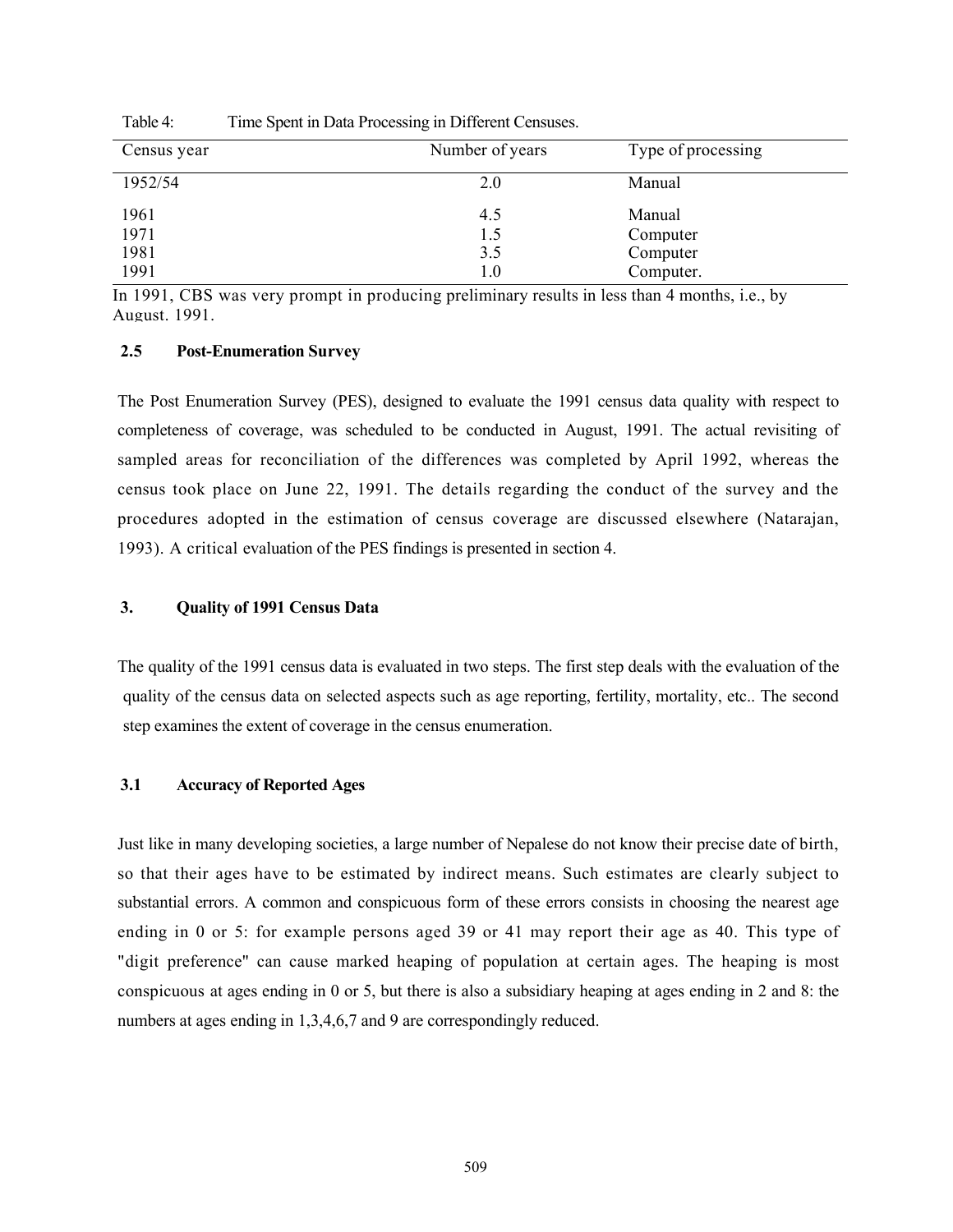Digit preference of this kind is, to a greater or lesser degree, world-wide. A summary index of the degree of heaping on the ages ending in 0 and 5, known and "Whipple's index" has been devised (UN, 1962) to measure the reliability of the reported age distribution. It is calculated by summing the population recorded with ages ending in 0 and 5 between the ages 23 and 62, and dividing the result by 20 per cent of the total population in this age range. The ratio so obtained is expressed as a percentage. Thus if there were no heaping on the 0's and 5's, the Whipple's index would be approximately 100; if the heaping were such that the entire population was reported at these ages, the index would be 500. Between these extremes, the following scale for estimating the reliability of the data has been suggested by the United Nations;

| Quality of the Data | Whipple's Index |
|---------------------|-----------------|
|                     |                 |
| Highly accurate     | Less than 105   |
| Fairly accurate     | 105-109.9       |
| Approximate         | 110-124.9       |
| Rough               | 125-174.9       |
| 'Very rough         | 175 and over    |

The Whipple's index calculated from Nepalese and selected Asian population data are given in Table 5 which suggest an unusually heavy degree of' heaping. Digit preference appears to be maximum in Bangladesh followed by Nepal and even in Sri-Lanka the quality of age reporting can only be classified as rough (Table 5).

It appears from Table 5 that in Nepal the degree of age reporting is better in surveys than in censuses. Despite the doubling of supervisor / enumerator ratio in 1981 compared to 1971 the quality of the 1981 data did not improve, in fact it was worse than the 1971 data. Improving the ratio further in 1991, however, seems to have worked because the 1991 data appears to be the best of all the Censuses Of Nepal. It may be recalled that in 1991, not only the supervisor / enumerator ratio improved but also their quality in terms of educational qualification was far better. Table 5 also indicates that because of the better-trained enumerators and greater supervision while carrying out surveys, in contrast to censuses, the degree of age mis reporting has been considerably reduced. Another interesting feature of Table 5 is that age reporting is better among females in surveys while it is just the opposite in censuses. It may well be that because in censuses the head of the household who is usually the male, is the first person of contact and the main supplier of information, male age reporting is comparatively better. In the case of fertility survey data since females are the focus of attention their ages may have been better reported.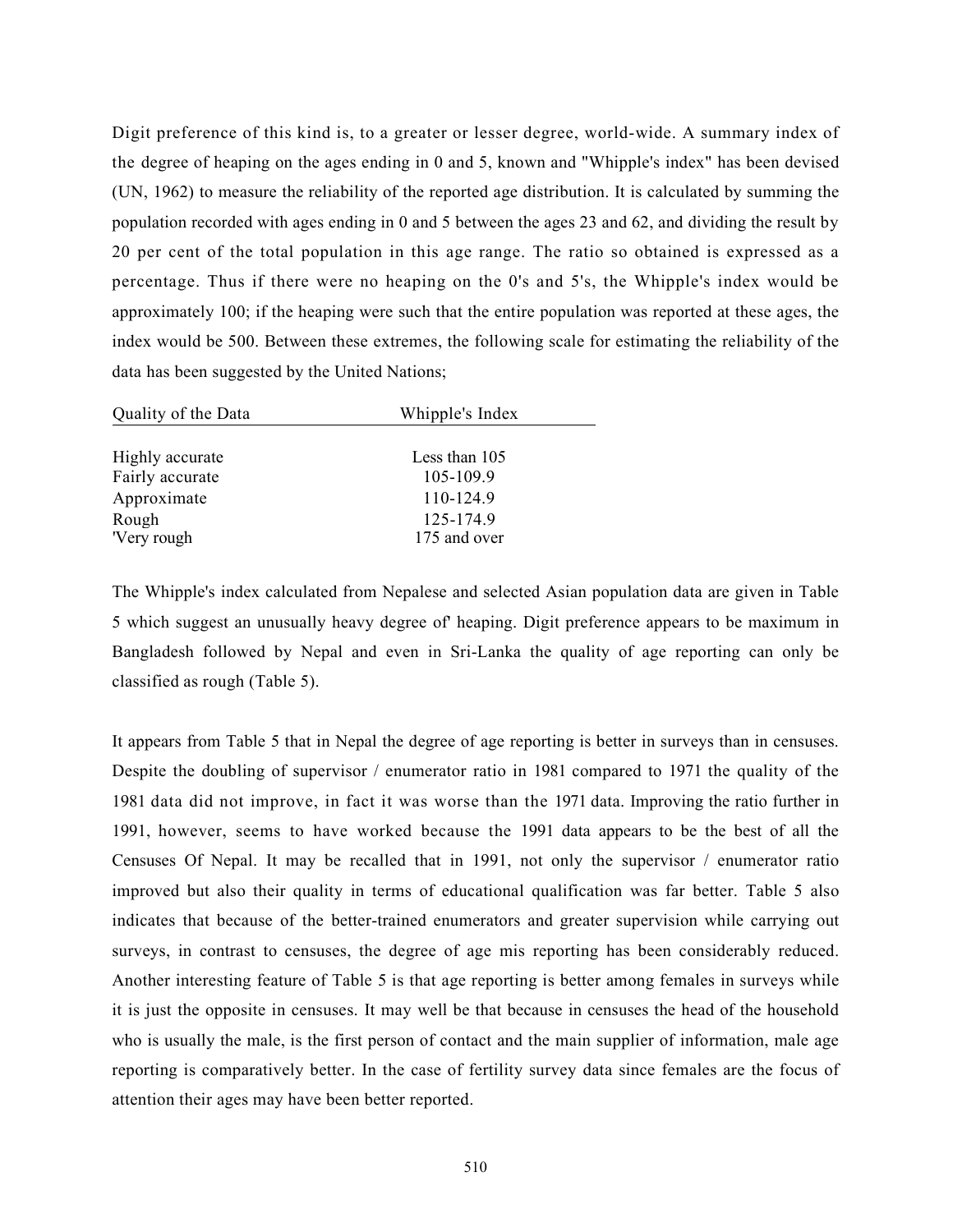| Country    | Year | <b>Sex</b> | Data Source       |             | Whipple's index |
|------------|------|------------|-------------------|-------------|-----------------|
| Nepal      | 1971 | Male       | Census, CBS       | (1975)      | 240.3           |
| Nepal      | 1971 | Female     | Census, CBS       | (1975)      | 253.0           |
| Nepal      | 1981 | Male       | Census, CBS       | (1984)      | 248.1           |
| Nepal      | 1981 | Female     | Census, CBS       | (1984)      | 254.9           |
| Nepal      | 1991 | Male       | Census, CBS       | $(1993)*$   | 195.6           |
| Nepal      | 1991 | Female     | Census, CBS       | $(1993)*$   | 209.0           |
| Nepal      | 1976 | Male       | Survey MOH        | (1977)      | 212.6           |
| Nepal      | 1976 | Female     | <b>Survey MOH</b> | (1977)      | 195.3           |
| Nepal      | 1991 | Male       | Survey MOH        | $(1993)$ ** | 180.3           |
| Nepal      | 1991 | Female     | Survey MOH        | $(1993)$ ** | 160.9           |
| Bangladesh | 1974 | Male       | Survey MOD        | (1977)      | 313.4           |
| Bangladesh | 1974 | Female     | Survey MOD        | (1977)      | 318.9           |
| Sri Lanka  | 1975 | Male       | Survey Sri Lanka  | (1978)      | 149.3           |

Table 5: Whipple's Index for Nepal and Some Asian countries

Source: Karki (1985); \* CBS (1993); \*\* MOH (1993).

Another method of measuring age heaping is through 'Myers' Blended Index' developed by Myers (Myers, R. J. 1940). This index has also been calculated for Nepal census and survey data as shown in Table 6. According to this index the absence of age heaping would result in index value of about zero. Table 6 shows virtually no improvement in age reporting between 1971 and 1981, rather this index shows worse situation in 1981 than in 1971 confirming the trend shown by the Whipple's index above. However, the situation looks much better in 1991.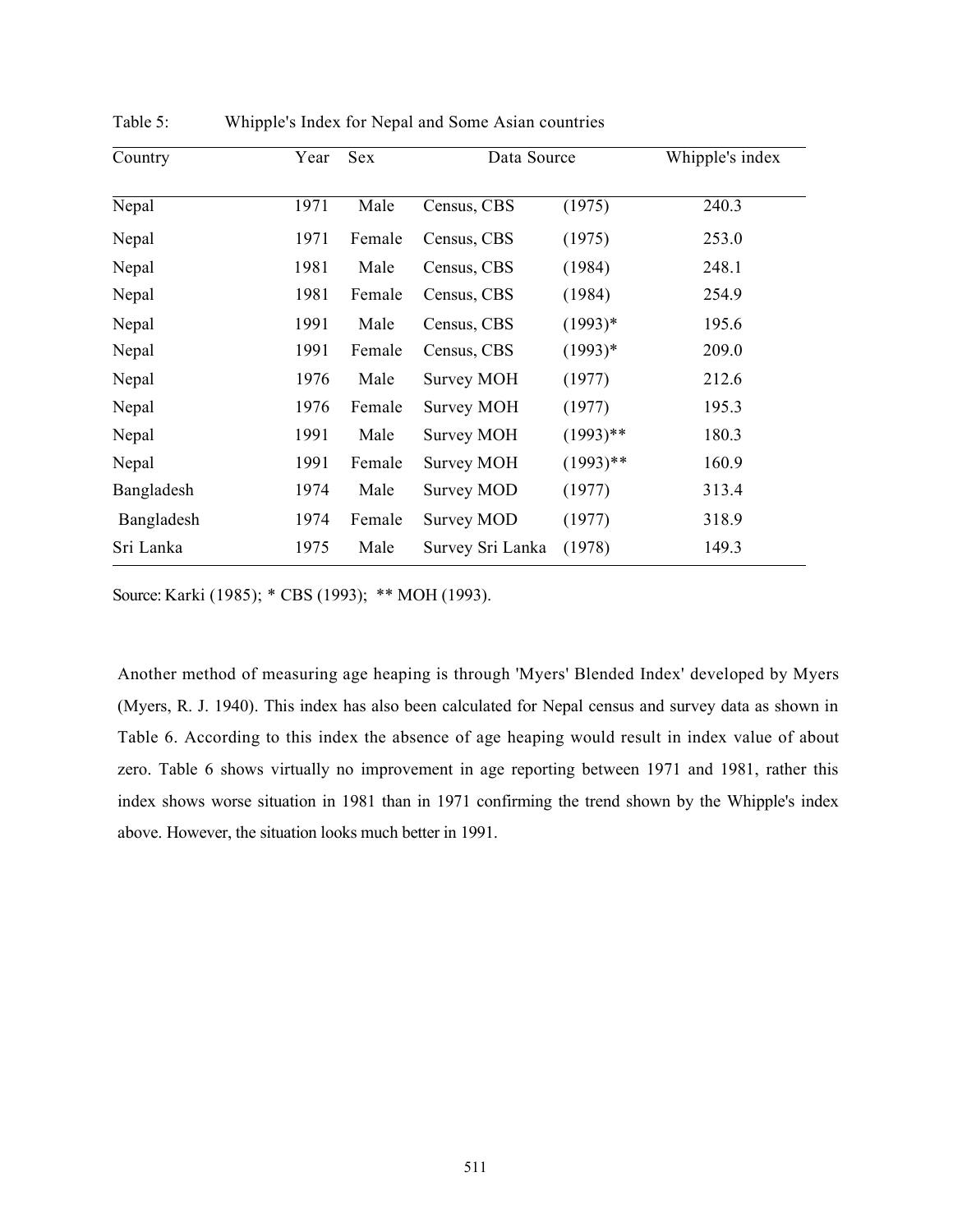| $\tilde{}$<br>of 1991 |       |      |        |  |
|-----------------------|-------|------|--------|--|
| Year                  | Total | Male | Female |  |
| 1971 Census           | 24.3  | 23.3 | 25.3   |  |
| 1981 Census           | 24.7  | 23.8 | 25.6   |  |
| 1991 Census           | 17.4  | 16.2 | 18.6   |  |
| 1991 Survey           | 12.5  | 14.0 | 11.1   |  |

Table 6: Myers's Index of Digit Preference for Nepal Censuses of 1971,1981 and 1991 and Survey Data

Source: CBS, 1975; CBS, 1984; CBS, 1993; MOH, 1993.

Yet another method of assessing the quality of data is the age-sex accuracy index (UNASAI) developed by UN (1952). According to this, census age-sex data can be described as "accurate", "inaccurate", or "highly inaccurate" depending on whether the UNASAI is under 20, 20 to 40, or over 40. This procedure was also applied to Nepal census data of 1971, 1981 and 1991 and survey data of 1991 and the results are given Table 7:

Table 7: United Nations Age-Sex Accuracy Index, for Nepal Censuses of 1971, 1981 and 1981 and Survey Data of 1991

| Index                                               |  |
|-----------------------------------------------------|--|
| 51.9                                                |  |
| 43.5                                                |  |
| 41.9                                                |  |
| 40.4                                                |  |
| 1971 Census<br>1981 Census<br>1991 Census<br>Survey |  |

Source: Same as Table 6.

Table 7 indicates that age reporting in 1991 may be rated as being on the borderline of 'inaccurate' and "highly inaccurate" in Nepal; it was worse in 1971 but has gradually improved in the successive censuses and surveys. Again the survey data show relatively less inaccuracy than the census data.

A general age-shifting in the case of adolescents, particularly females in the age group 15-19 compared with the 20-24 age group, was a prominent feature of Nepalese censuses until 1981; but by 1991 this seems to have improved as shown by Table 8. The proportion of population in the age group 20-24 is expected to be lower than the proportion in the age group 15-19.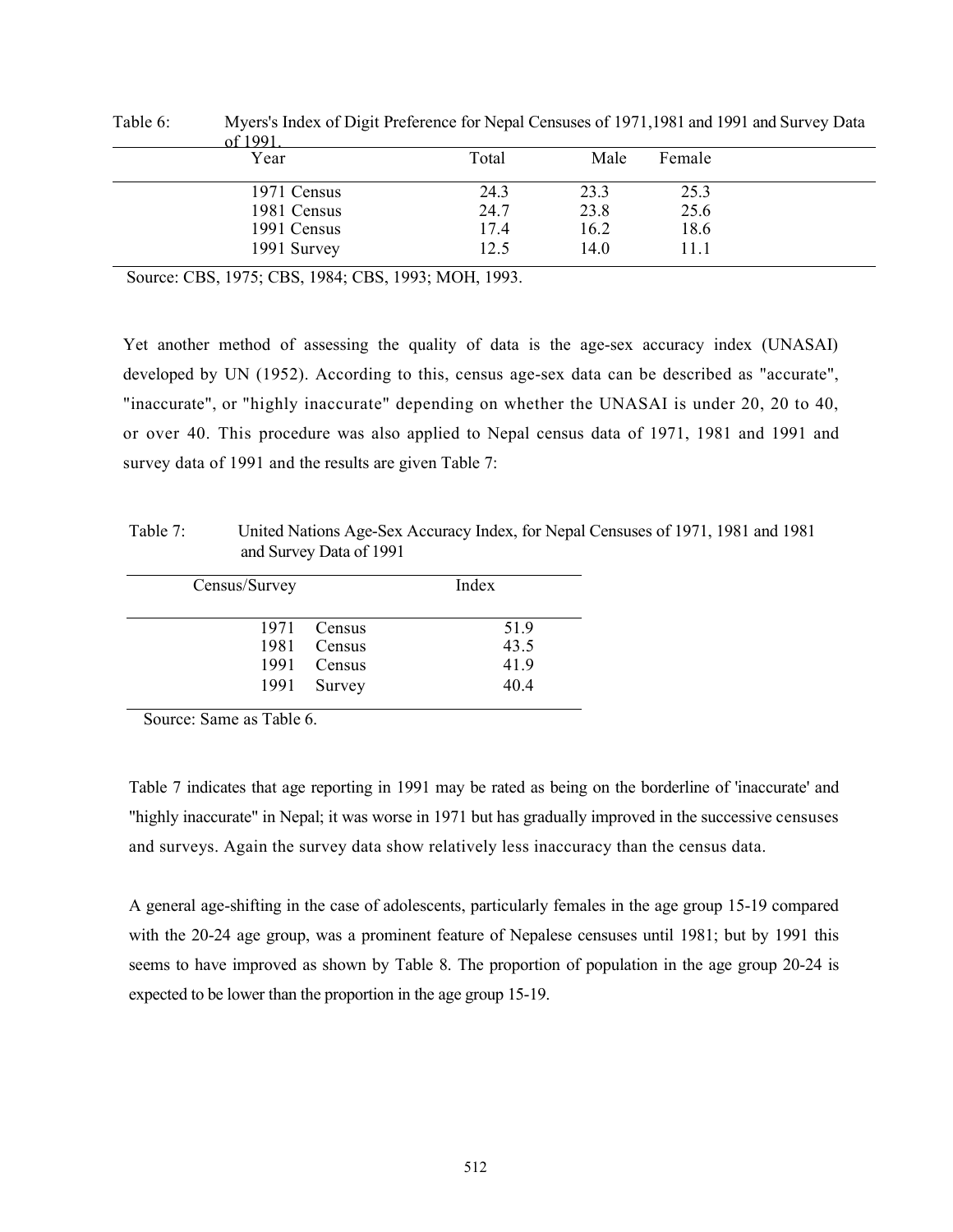|           | Census                 | Survey       |
|-----------|------------------------|--------------|
| Age group | 1981 1991<br>1961 1971 | 1991<br>1976 |
| $15-19$   | 8.41 8.71<br>8.63 9.86 | 9.80<br>9.90 |
| $20 - 24$ | 8.89 8.78<br>9.54 9.25 | 8.70<br>9.61 |

Table 8: Per cent Female Population in Age Groups15-19 and 20-24, Nepal, 1961-1991.

Prior to 1991 only the survey data showed smaller proportions in the 20-24 age group compared with the 15-19 age group.

# 3.2 Quality of Fertility Data

Information on fertility of women is not easy to collect. In the case of Nepalese society it is even more difficult. "To obtain good quality fertility data in as large an operation as the census undertaking is difficult in Nepal. This is indicated by the quality of fertility data collected in the last three censuses of 1971, 1981 and 1991.

Table 9 shows the mean number of children ever born alive for women by age, obtained from censuses and surveys of Nepal. Since the data are life-time fertility the mean parity of 45-49 age group can be taken as a rough measure of total fertility rate. Accordingly, Nepal's fertility based on 1981 census data should be around 3.6 and based on survey data it comes to around 5.7 in 1976. Similarly in 1991, the mean parity for 45-49 age group was 4.4 based on census data while for the same year the corresponding figure was 5.9 based on survey data. The gap between the census and survey figures has declined from 37 per cent in 1981 to 25 per cent in 1991 (Table 9). Although fertility data collected in different censuses have successively improved in quality, CEB based on censuses are still too low.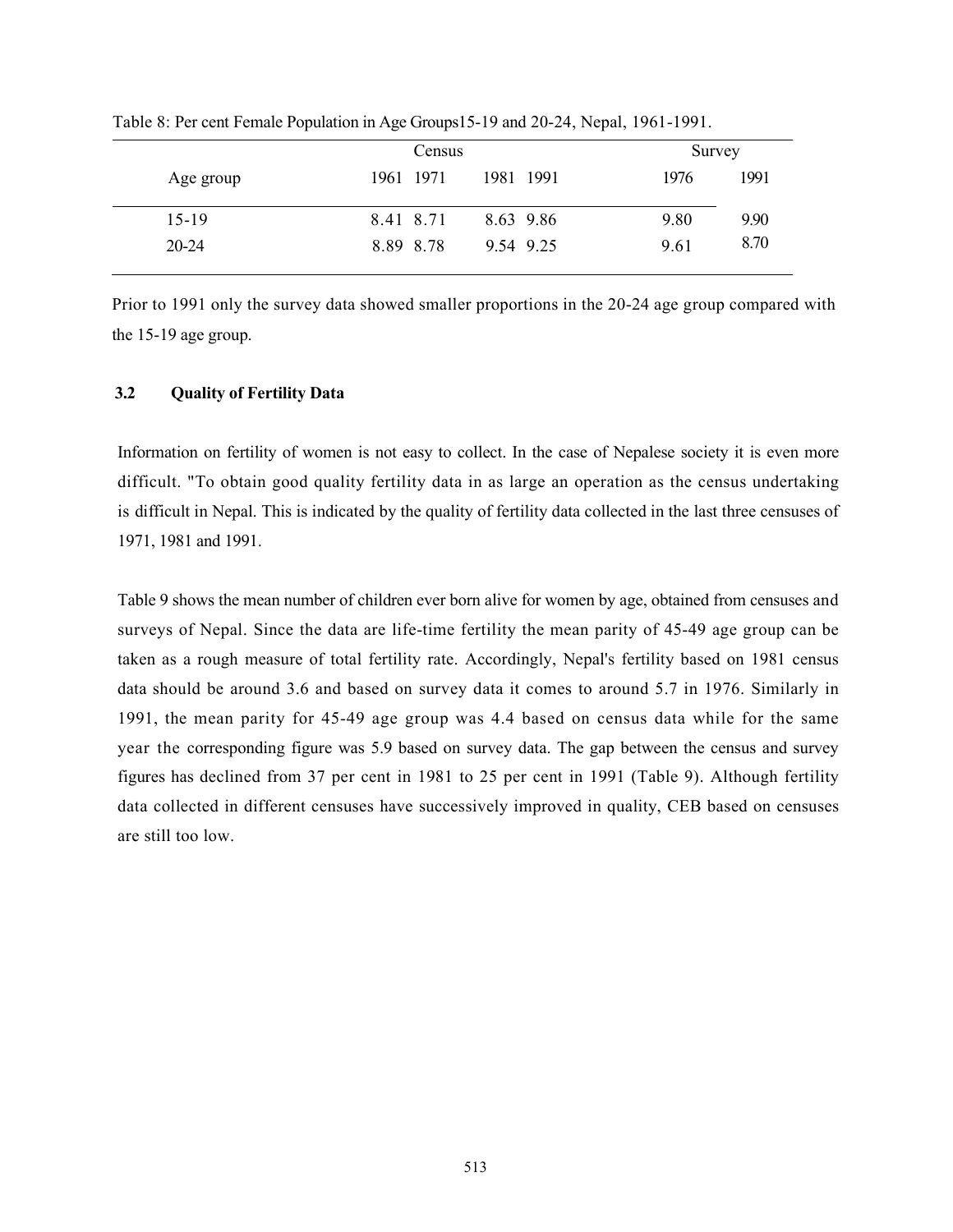|              |       | Census        |       | Survey |  |
|--------------|-------|---------------|-------|--------|--|
| Age<br>Group | 1981  | 1991*<br>1976 |       | 1991** |  |
| $15-19$      | 0.240 | 0.158         | 0.188 | 0.148  |  |
| 19-24        | 1.015 | 1.121         | 1.316 | 1.280  |  |
| 25-29        | 1.968 | 2.316         | 2.848 | 2.721  |  |
| $30 - 34$    | 2.796 | 3.248         | 4.051 | 3.912  |  |
| 35-39        | 3.309 | 3.929         | 5.069 | 4.860  |  |
| $40 - 44$    | 3.569 | 4.314         | 5.473 | 5.455  |  |
| 45-49        | 3.582 | 4.388         | 5.660 | 5.880  |  |
|              |       |               |       |        |  |

#### Table 9: Mean Number of Children Ever Born Alive per Woman by Age, Derived from Censuses and Surveys of Nepal

Source: Karki (1985); \* CBS (1993); \*\* MOH (1993).

Improved reporting of CEB in 1991 could be attributed to, other things remaining the same, explicit and clear questions about children ever born alive, asked of women, which were:

- How many children has this woman borne who are now living with her? (response recorded by sex).
- How many children has she borne who are now living elsewhere (response recorded by sex).
- How many children has she borne who have died? (response recorded by sex).

Still the reported number of children ever born to women is lower than the true number, as shown by surveys. This could be because of some other errors commonly encountered in the collection of information on children ever born, which in the survey situation are handled better than in the case of a census. The reported completed family size of women aged 45-49 cannot be accepted as an index of "true" fertility level. Comparison of census and survey data does indicate that the bias is not confined to women above 45, it is also true of earlier ages (Table 9).

It is not only children ever born (life-time fertility) that is poorly reported in the Nepalese censuses but also the current fertility. Table 10 compares current fertility derived from the 1991 census with that obtained from the 1991 survey.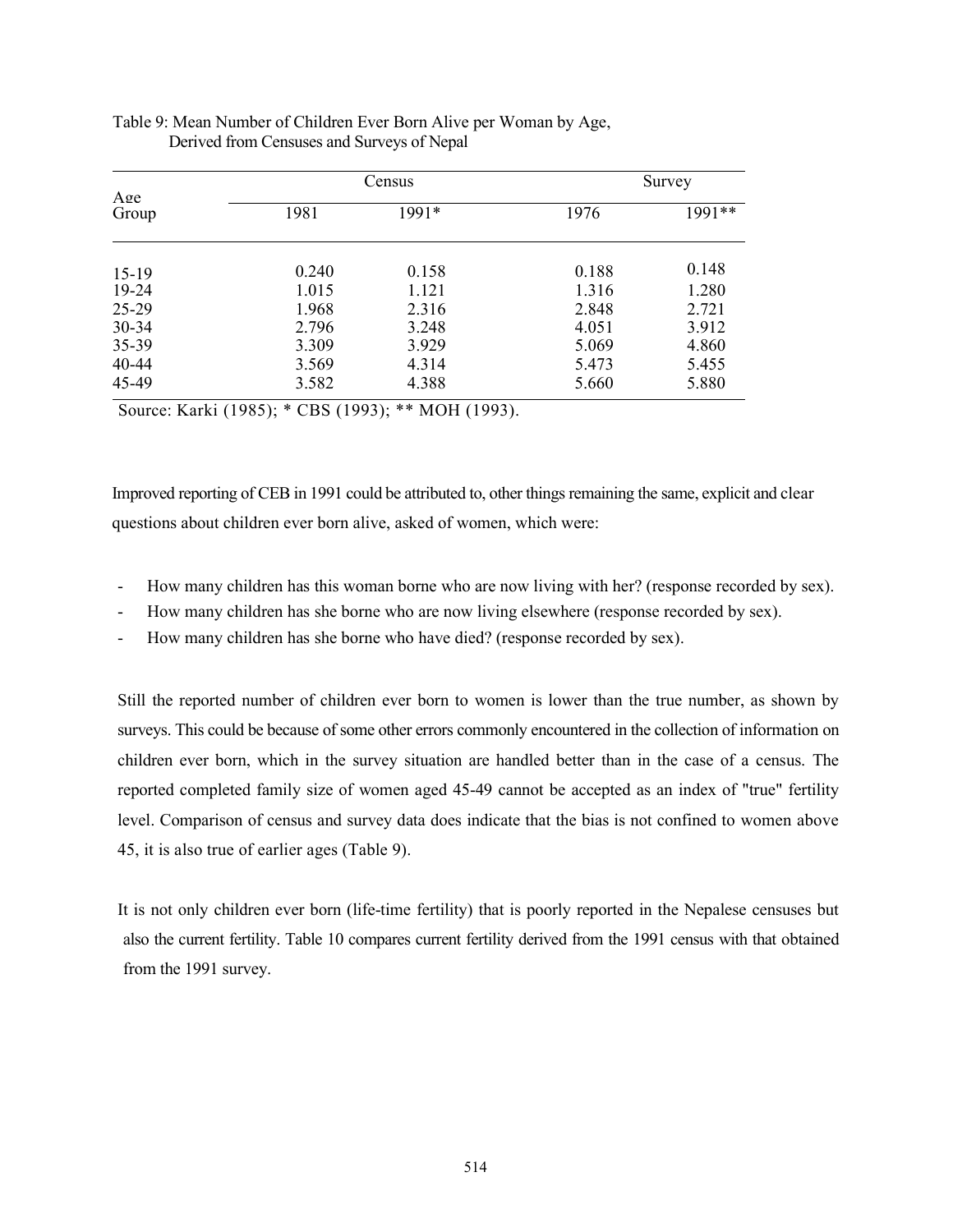| Age-group  | survey $1991*$ | 1991 census $**$ |
|------------|----------------|------------------|
|            |                |                  |
| $15-19$    | .098           | .031             |
| $20 - 24$  | .280           | .108             |
| 25-29      | .245           | .108             |
| $30 - 34$  | .187           | .086             |
| 35-39      | .129           | .063             |
| 40-44      | .060           | .034             |
| 45-49      | .019           | .014             |
| <b>TFR</b> | 5.09           | 2.22             |

Table 10: Age-specific Fertility Rates per Women Derived from Births in the Past Year: 1991 survey and 1991 census

 $*$  MOH $(1993)$ ; \*\* CBS $(1993)$ 

Although, the current fertility data in Table 10 relate to the same year, they vary by a margin of more than 50 per cent. Clearly the census data are seriously under-reported. This extremely low reporting of births that occurred in the past year may be attributable to the following possible causes:

i) The question asked in the 1991 census to obtain information on current fertility was: "During the last 12 months how many children were borne alive by the woman" (live births were recorded by sex). This type of question is subject to substantial reference period error in the Nepalese society where the vast majority of women are illiterate and hardly remember the date of occurrence of a vital event. Also when a question is asked by limiting the reference period to 12 months only, many women are likely to deliberately displace the event in order to avoid all the problems of answering the question. This was found true of survey data in 1991 (MOH, 1993).

Perhaps more reliable data on `births last year' could have been obtained if the question was asked on most recent live birth. This was also what the Census Planning Meeting had recommended for the 1976/77 round of censuses of the Pacific region island countries (Groenewegen, 1979). In this way every ever-married woman would be compelled to report about her most recent live birth. For this, enumerators could be instructed to concentrate on the last births that occurred during the past 2 years.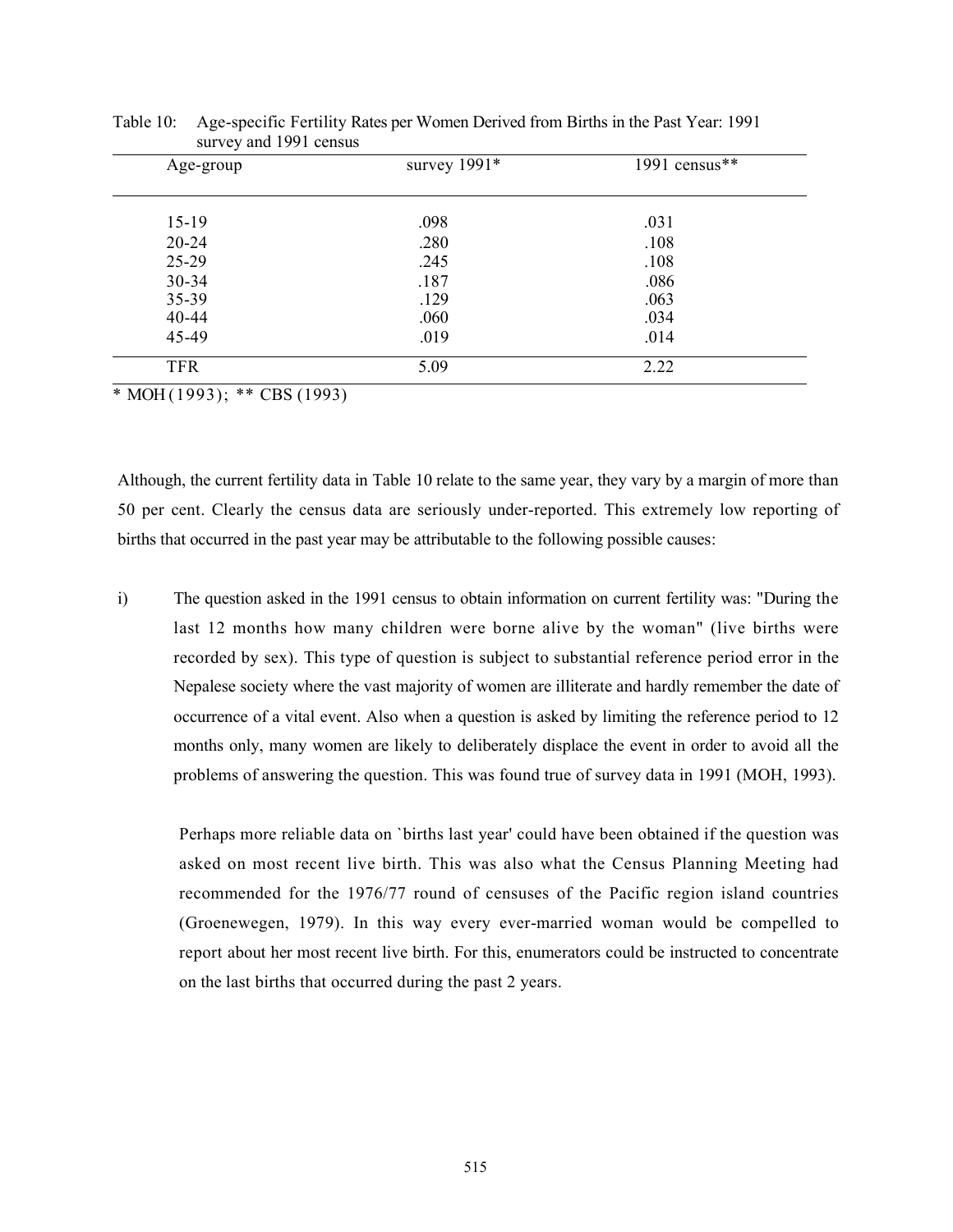ii) In 1981, more births  $(25,875)$  were recorded as having occurred to women aged  $50+$  than to women aged 45-49 (14,078). In the case of 1991 census, birth data for women beyond age 50 was not tabulated, but it can not be ruled out that reporting of births by women 50+ did not take place. Since it is rare for a woman to be able to bear a child beyond age 50 it is possible that either the births were wrongly dated or the ages of the women had been misreported or both.

#### 3.3 Sex Ratio

The sex ratio is usually expressed as the number of males per hundred females. It is usually calculated by taking the number of males in a population at a given time and dividing it by the number of females in the same population. The overall sex ratio in a population is entirely determined by

- a) The sex ratio at birth.
- b) Sex differences in mortality.
- c) Sex selective migration.
- d) Sex differential enumeration.

The sex ratio at birth is the number of male births per 100 female births. It is usually around 105, but does vary somewhat, among populations and sub-groups. For example in England and Wales in 1985 the sex ratio at birth was 105.4 and the ratio seems to have been slowly increasing for a long time. It was 103.5 in 1900 (Newell, 1988).

Sex differentials in mortality cause the sex ratio to vary across ages. Mortality of each sex is determined by occupational and biological factors. Men generally work at more hazardous, strenuous and stressful occupations while women are generally exposed to the special risks of childbearing, and some countries in South Asia still show higher death rates for females than males. The weight of biological forces is reflected in the higher mortality of male infants and fetuses. In advanced nations, however, the overall mortality is lower for women than men. Therefore, women, on the average, live longer than men. Thus the sex ratio tends to decline with age. In high mortality countries, on the other ]land, female mortality tends to be higher than male mortality, probably due to worse malnutrition among young females and the risks of maternity. Consequently the pattern of sex ratio by age in a developing country is very different from that of a developed society.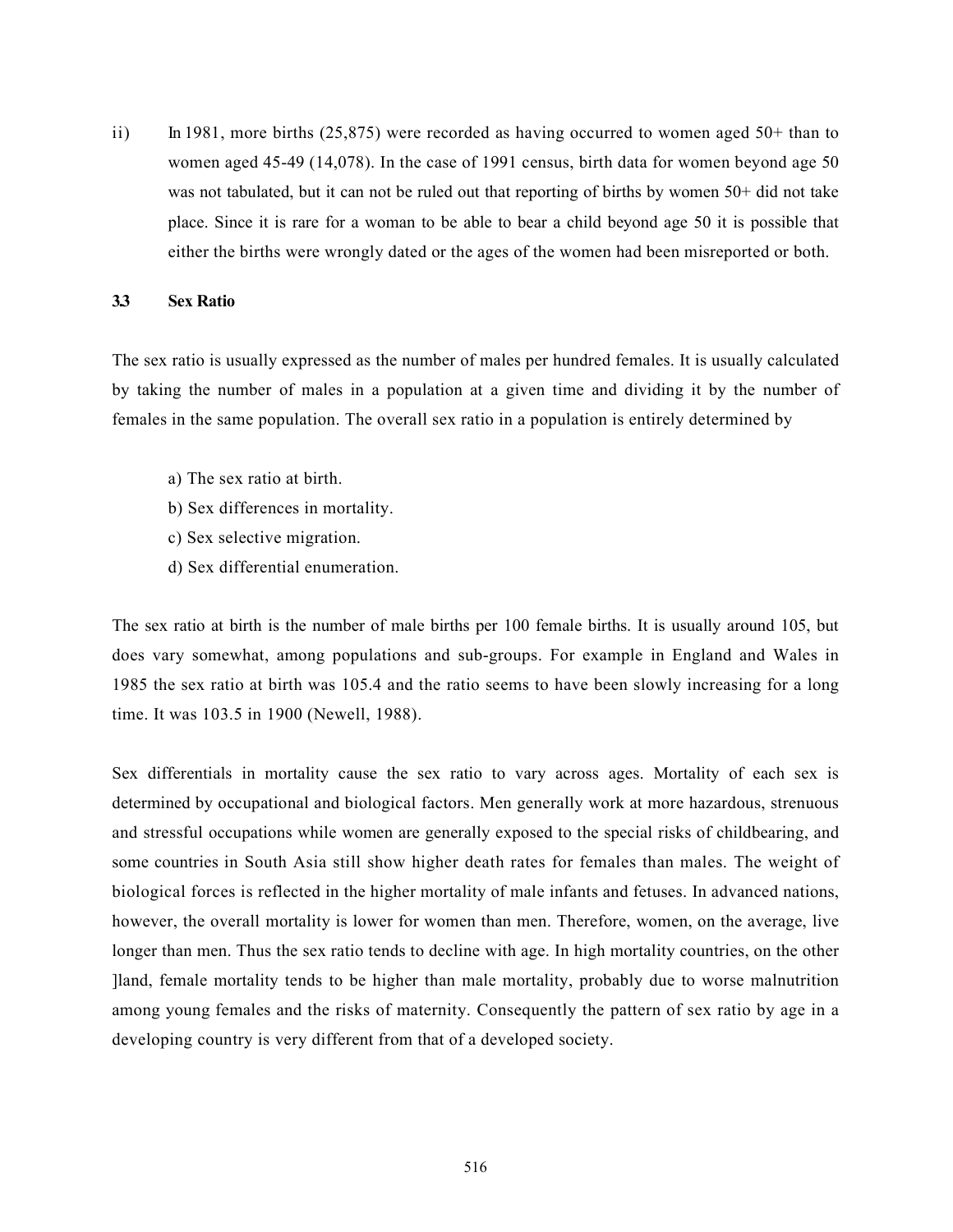Sex selective migration also causes the sex ratio to vary across ages. For example, in the Northern Territory of Australia because of continued large male migration the sex ratio was high. The sex ratio for age group 20-39 years for the Northern Territory was found in the 1976 census to be 123 males per 100 females (Pollard, Yusuf and Pollard, 1981).

When census errors (omission, incorrect declaration of ages) differ between males and females, then the sex ratio at the various ages will be distorted. The Tunisian census of 1956 is, for example, found to have left out women population in huge numbers (Pressat, 1978), causing sex ratio at ages 60 and above rise beyond 127 males per 100 females.

## 3.4 Trend in Sex Ratio of Population

The sex ratio for the population of Nepal is shown in Table 11 from 1911 onwards. The urban/rural breakdown of sex ratios is given only from 1952/54 onwards because of the unavailability of urban data in the earlier population censuses. Even for 1952/54 the urban sex ratio is available only for the three towns of Kathmandu valley. The urban sex ratio is usually high because the urban centres absorb migrants from rural areas and also to some extent from outside the country. Since in the case of Nepal migration is male- selective, the urban sex ratios are above 100 in all the censuses (Table 11).

| Census Year | Urban   | Rural  | Nepal          |
|-------------|---------|--------|----------------|
| 1911        | n.a.    | n.a.   | 104.28         |
| 1920        | n.a.    | n.a.   | 100.91         |
| 1931        | n.a.    | n.a    | n.a.           |
| 1941        | n.a.    | n.a.   | 100.06         |
| 1952/54     | 104.12a | 96.64  | 96.80(100.62b) |
| 1961        | 112.41  | 96.52  | 97.28          |
| 1971        | 116.58  | 100.78 | 101.36         |
| 1981        | 115.24  | 104.36 | 105.02         |
| 1991c       | 108.27  | 98.59  | 99.47          |

Table 1 l: Sex Ratio of Population, Nepal 1911 - 1991

Source: Karki (January-March, 1992).

n.a.: not available.

a) Only for three towns of Kathmandu valley.

b) Includes absentee population.

c) (CBS, 1993).

NOTE: /No sex distribution of population was available in 1931 census.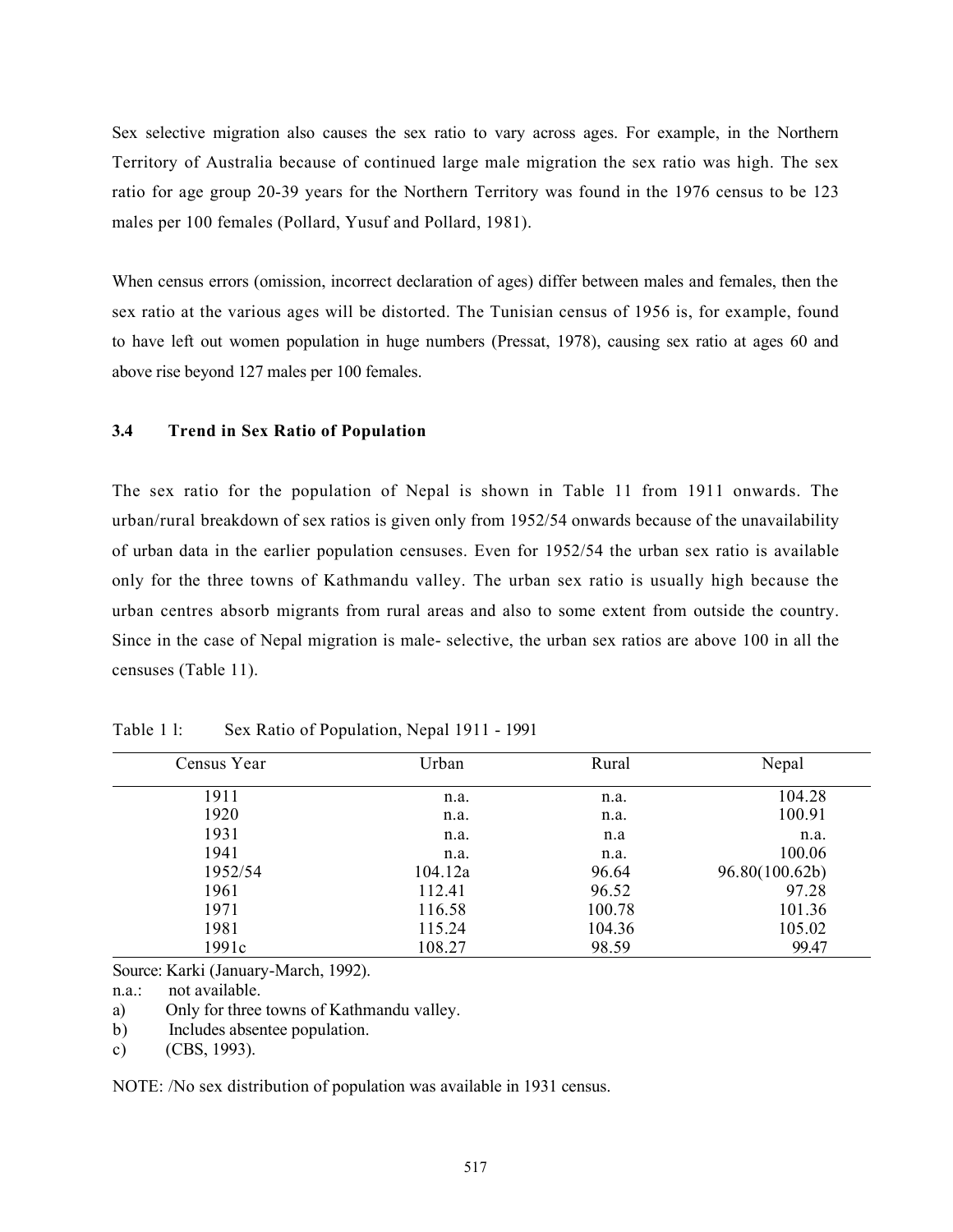In general the national sex ratios outside the range of 90 to 105 are to be viewed as extreme (Shryock, et al, 1976). Nepal's sex ratios from 1911 to 1991 are within the normal range, varying from a low of 96.80 in 1952/54 to a high of 105.02 in 1981. Although census taking was only a half-hearted exercise prior to 1952/54, the sex ratios of total counts in 1911, 1920 and 1941 do not appear abnormal (CBS, 1987). The sex ratio in 1952/54 was 96.80 based on the population present, whereas if the absentee population is also included, the sex ratio becomes 100.62 which is similar to the sex ratios shown by other censuses. Except for the population counts of 1911 and the census of 1981, Nepal's sex ratios seem to be around 100. Of all these ratios the 1981 sex ratio of 105.02 looks suspicious, firstly, it is slightly above the normal range and secondly it suddenly jumps from 101 in 1971 to 105 in 1981.

## 3.5 Sex Ratios by Broad Age Groups and Regions

Table 12 shows the trend in age-specific sex ratio of Nepal's population starting from the census of 1952/54 by ecological zones. For the whole country a steady increase in the proportion of the population under age 15 is apparent from 1952/54. The principal cause of the rise in proportion under age 15 was probably the decline of infant and child mortality. But the high sex ratio shown by the 1981 census for 0-14 age group can not be fully explained by the decline of young age mortality alone. The population of the 0- 14 age group in 1981 comprises of children aged 0-9 (those born between 1971 and 1981) and those aged (0- 14 (0-4 in 1971 or born in 1966-71). In 1971, male population aged 0-4 was 791,000 and by 1981 they became 10-14 years of age and it is not possible that the same number of males could have survived to become 10-14 in 1981. To our surprise the 1981 census shows about 920,000 male population aged 10- 14. It shows something in the order of 200,000 boys over and above the expected number after allowing for mortality attrition. Who are these extra boys? They could be:

- a) those left out in 1971 enumeration;
- b) migrants from outside the country;
- c) those who were over-enumerated by field workers in 1981 because monetary gains were high;
- d) an outcome of the combination of all the above factors. The likely reason is the overenumeration of boys in this age group because even if there was immigration their ages would normally be higher than 15.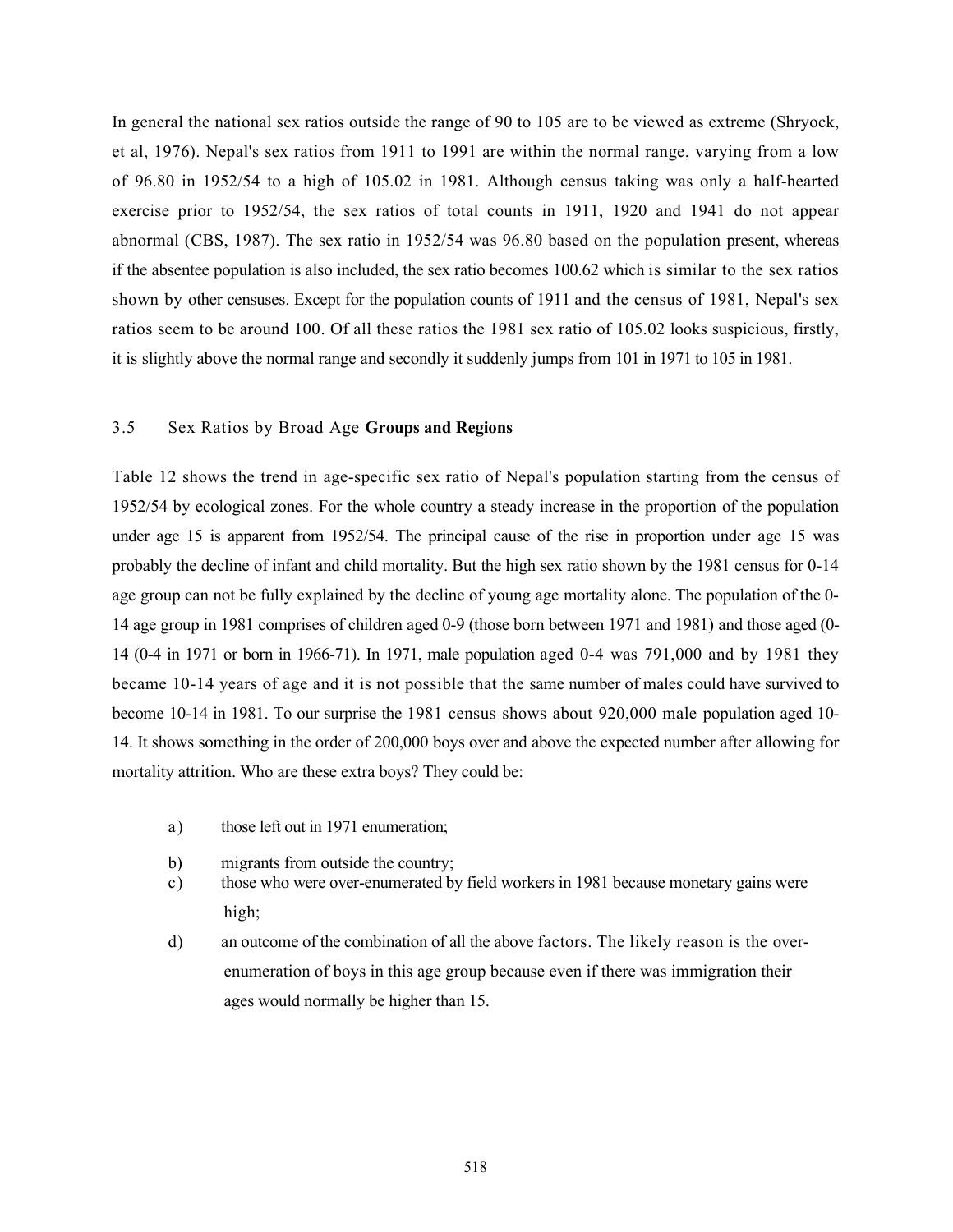| census year                   | $0 - 14$                 | $15 - 59$                | $60+$                              | All Ages                 |
|-------------------------------|--------------------------|--------------------------|------------------------------------|--------------------------|
| Mountains/Hills               |                          |                          |                                    |                          |
| 1952/54                       | 104                      | 91                       | 83                                 | 92                       |
| 1961<br>1971<br>1981<br>1991a | 103<br>102<br>107<br>103 | 89<br>96<br>99<br>90     | 89<br>96<br>110<br>102             | 94<br>98<br>103<br>96    |
| Terai                         |                          |                          |                                    |                          |
| 1952/54                       | 105                      | 100                      | 74                                 | 100                      |
| 1961<br>1971<br>1981<br>1991a | 106<br>106<br>109<br>107 | 103<br>109<br>107<br>101 | 72<br>86<br>113<br>104             | 103<br>106<br>108<br>104 |
| Nepal                         |                          |                          |                                    |                          |
| 1952/54                       | 104                      | 94                       | 80                                 | 97                       |
| 1961<br>1971<br>1981<br>1991a | 104<br>104<br>108<br>105 | 94<br>101<br>102<br>95   | R <sub>3</sub><br>92<br>111<br>103 | 97<br>101<br>105<br>99   |

Table 12 :- Sex Ratio by Broad Age Groups and Ecological Zones, Nepal: 1952/54 - 1991.

Source: Karki (January - March, 1992); a) CBS (1993).

The female population of the same age group, however, does not indicate that type of anomaly. In 1966- 71, the 0-4 year age group numbered about 844,000 and by the time they became 10- 14 by 1981 only about 788,000 girls survived. It may be that these figures are not absolutely correct but still They exhibit an expected pattern. It is therefore clear that the sex ratio of 108.11 in 1981 for 0-14 age group is out of range because it is inflated by more than the expected number of boy population. Similar problems are found for the Mountain/Hill and the Terai populations of the same age group but in (lie case of the Terai immigration can not be ruled out.

The sex ratios of population in the broad age groups for Nepal as a whole from 1952/54 to 1971 and in 1991 appear reasonable because they are at least in the expected direction in that they decrease with increasing age and are in the acceptable range (Table 12). But in 1981, the sex ratios for the whole country and also for the age groups under 15 and over 60 are too high. The high sex ratio can lie attributed to one or a combination of several factors such as:

- a) outmigration of females;
- b) return of male emigrants or those with high sex ratio families;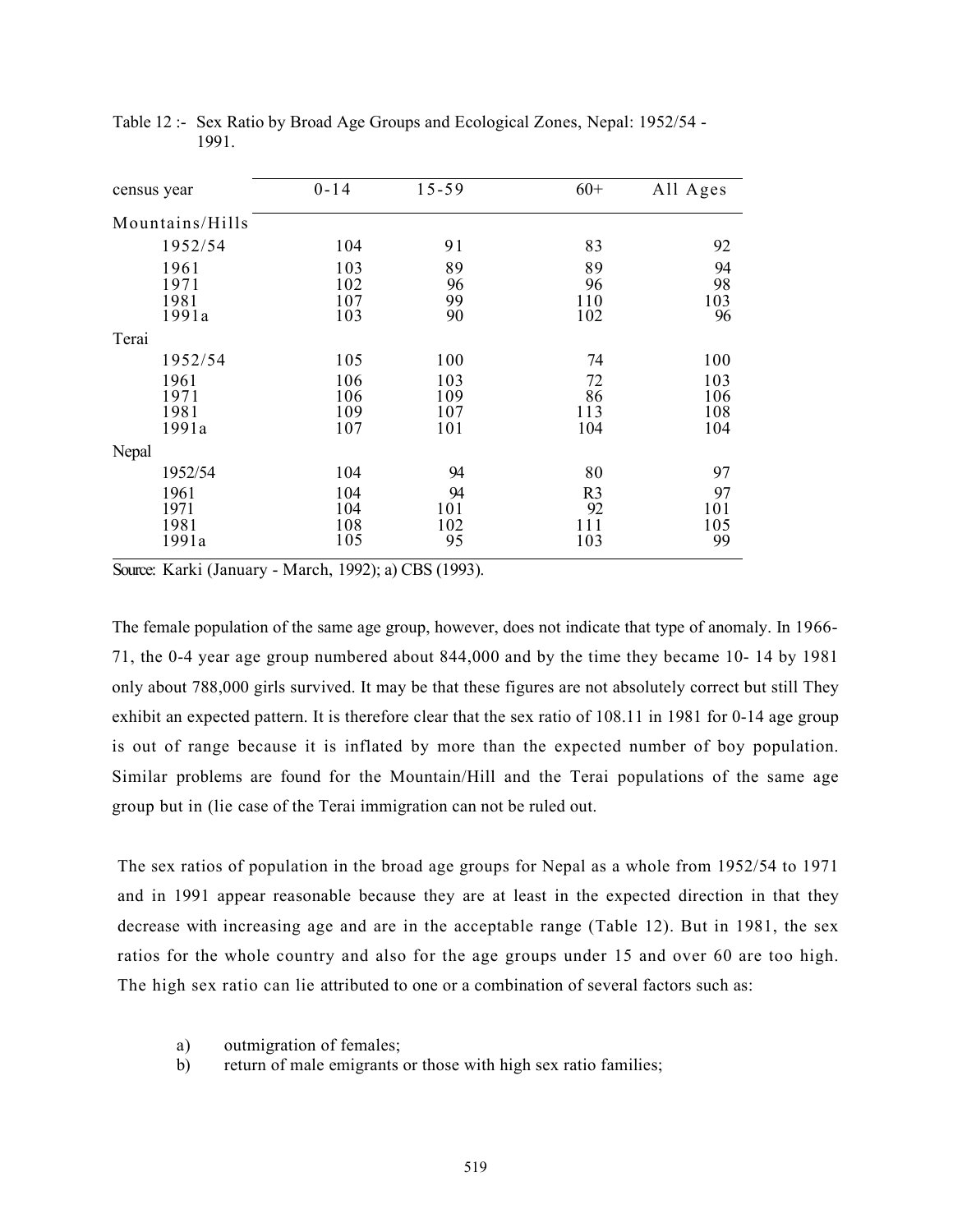- c) heavy immigration of non-Nepalese males;
- d) gross under-enumeration of females;
- e) gross over-enumeration of males.

Under-enumeration of females in higher age groups is very unlikely. Emigration of females leaving their male counterparts in Nepal is not a possibility. Return of male migrants is a possibility but not to the extent of raising sex ratio to 1 11 for ages 60 and above.

Therefore the likely reason for high sex ratios in 1981 could be either:

- a) heavy immigration of males; or
- b) gross over-enumeration of males; or
- c) a combination of both of these factors.

Heavy immigration of males can only be a small possibility because in general those who migrate belong to the age group 15-59 and this is not supported by its relatively low sex ratio of 102. Because this ratio is the highest compared to all the other censuses some immigration of males can not be ruled out. Among the two regions the Terai exhibits higher sex ratio for the 15-59 age group and the ratio was higher in 1971 than in 1981 implying that the Terai was accommodating relatively more male migrants in 1971 than in 1981.

# 3.6 Trends in age-specific Sex Ratios

Table 13 presents sex ratios by five-year age groups for the census years 1952/54-1991 It is seen that the sex ratio in the age group 0-4 has remained consistently less than 100 in the first three censuses. This finding is contrary to most other populations because sex ratios in early ages are normally high but in the case of Nepal this may not be wrong for many studies on infant mortality have shown higher mortality for male infants than for female infants until as late as 1990s (Vaidyanathan and Gaige, 1973; Krotki and Thakur, 1971; Gubhaju, 1974; CBS, 1976 and 1978; Thapa and Retherford, 1982; and MOH, 1993).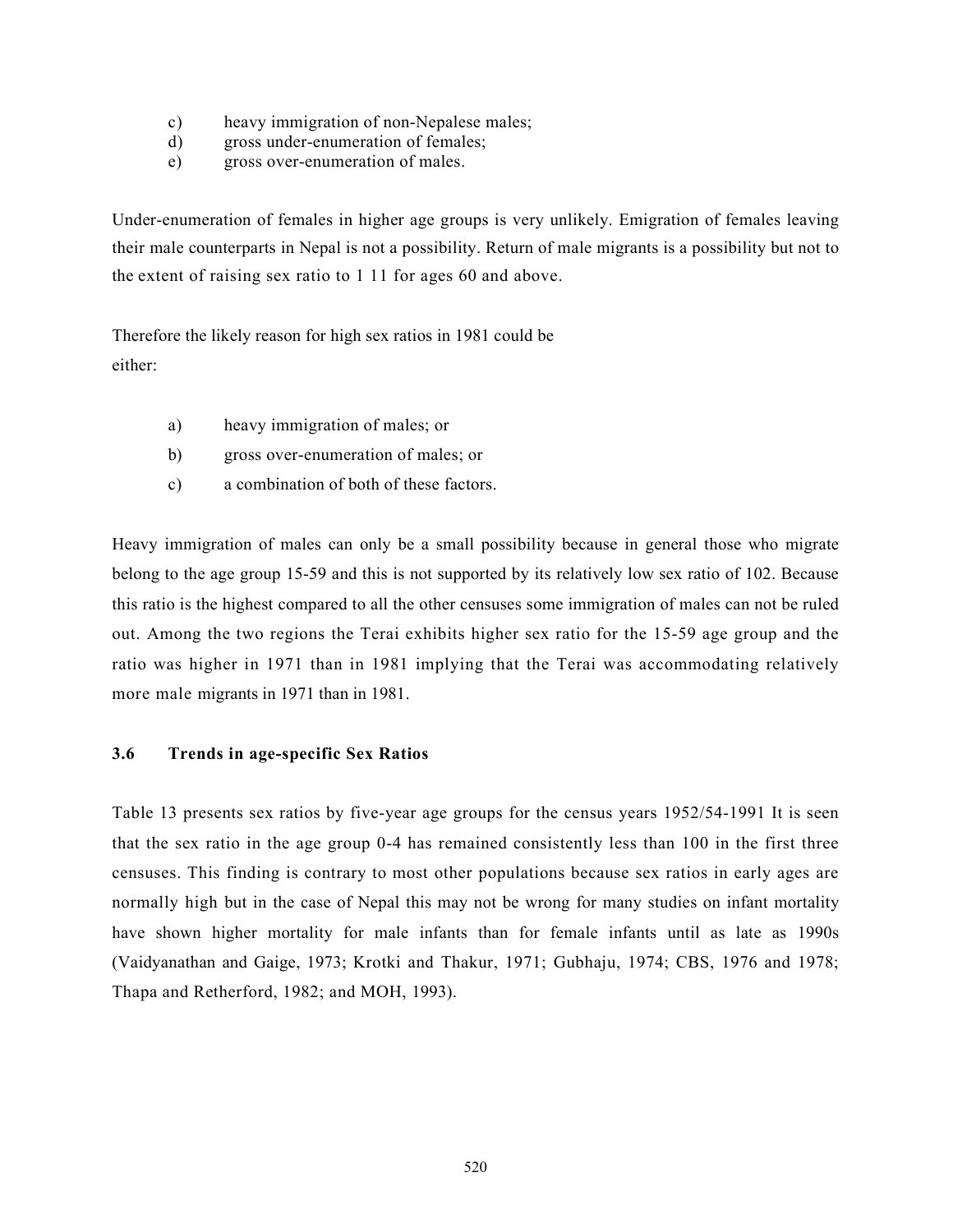|           |         |      | Census Year |      |       |
|-----------|---------|------|-------------|------|-------|
| Age Group | 1952/54 | 1961 | 1971        | 1981 | 1991* |
| $0 - 4$   | 98      | 98   | 94          | 106  | 103   |
| $5 - 9$   | 103     | 103  | 103         | 104  | 104   |
| $10 - 14$ | 114     | 114  | 118         | 117  | 108   |
| $15 - 19$ | 102     | 102  | 110         | 110  | 96    |
| $20 - 24$ | 88      | 86   | 93          | 91   | 85    |
| $25 - 29$ | 89      | 90   | 96          | 96   | 89    |
| $30 - 34$ | 89      | 91   | 91          | 92   | 92    |
| 35-39     | 100     | 104  | 108         | 107  | 101   |
| $40 - 44$ | 89      | 89   | 98          | 100  | 95    |
| 45-49     | 102     | 101  | 114         | 114  | 104   |
| $50 - 54$ | 92      | 92   | 104         | 115  | 106   |
| 55-59     | 102     | 100  | 107         | 119  | 116   |
| All ages  | 97      | 97   | 101         | 105  | 99    |

Table 13: Sex Ratios by Five-year Age Groups, Nepa1 : 1952/54 – 1991

\* CBS, 1993.

Sex ratio in the 10-14 age group is consistently high in all the censuses (Table 13). This looks like a typical feature of Nepal. It may be that girls 10-14 report themselves as being 15+ and those 15-19 report themselves as 20+. To some extent age shifting may explain the high sex ratio in age group 10-14 but in 1971 and in 1981 they are too high. High sex ratios are also seen in 15-19 age group in 1971 and 1981. In part this could be due to girls aged 15-19 reporting themselves as 20+ and thus inflating the sex ratio in 15-19 age group.

The sex ratio for the population between the ages 25 to 34 are low throughout. This is quite consistent with Nepal's long tradition of male out-migration. By and large, the age specific sex ratios of 1991 look more in line with other censuses except the 1981 census.

Sex ratios in old ages look too high especially in 1981. To some extent this could be due to sex differential mortality. Another possible reason could be the return of male migrants back home in old ages. Both these can contribute to high sex ratios in old ages but again the question is why only in 1981 these ratios are too high. If that is a common phenomenon, the sex ratios in 1981 census should not be far too high compared to other censuses. Immigration could be a contributory factor but generally only people of non-dependent age migrate. One is therefore left with the suspicion that males were over-enumerated in 1981.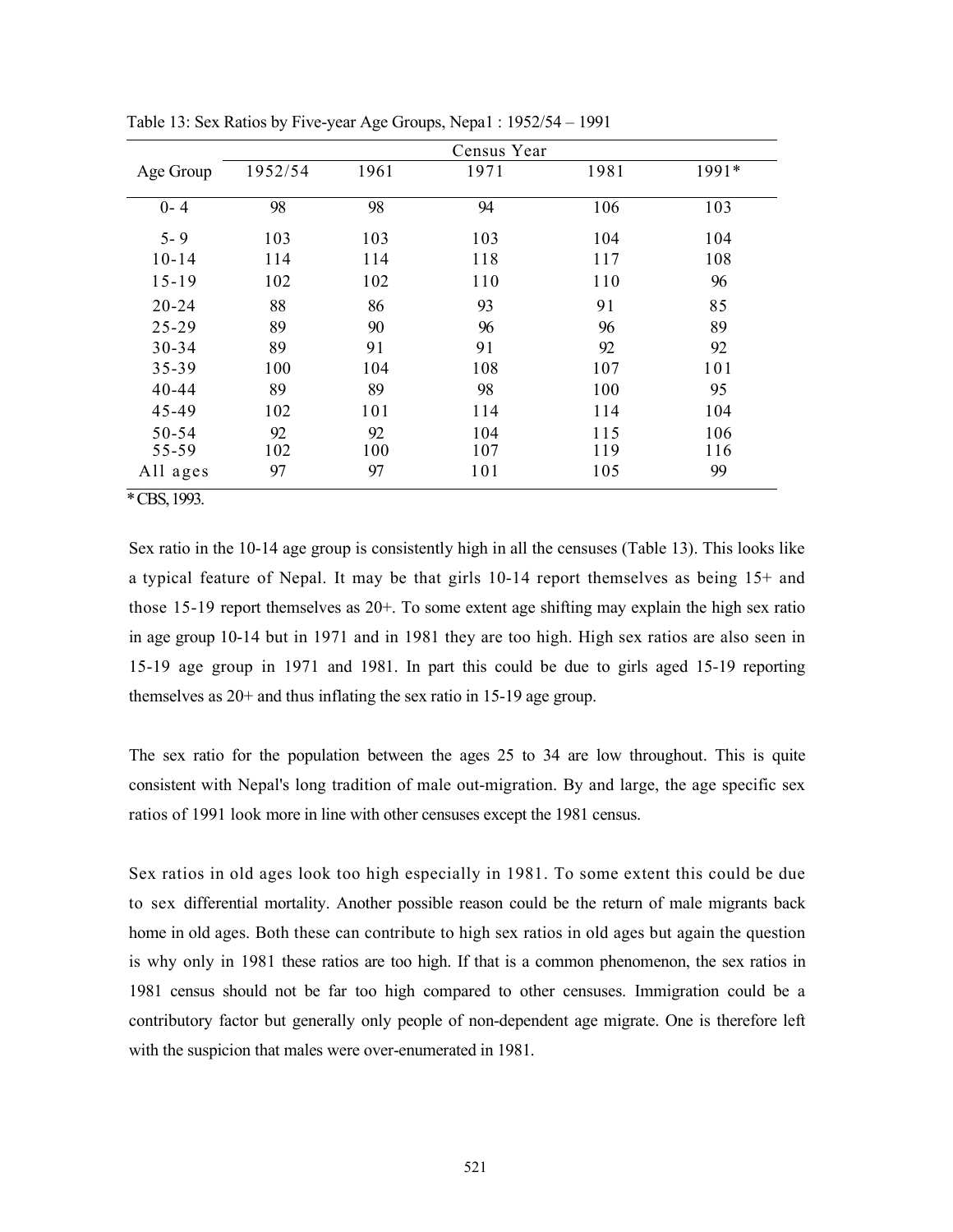# 3.7 Sex Ratio by Caste/Ethnic Group

The 1991 census provides information on caste/ethnic classification of Nepalese population by age and sex. Utilizing these data the sex ratios for cultural groups by broad age groups have been computed and shown in Table 14.

|                 |          | Age Group |       |      |
|-----------------|----------|-----------|-------|------|
| $\text{Caste}/$ | $0 - 14$ | 15-64     | $65+$ | All  |
| Ethnic Group    |          |           |       | Ages |
| Terai.          |          |           |       |      |
| Communities     | 109      | 104       | 109   | 106  |
| Yadav, Ahir     | 116      | 108       | 112   | 111  |
| Kayastha        | 101      | 102       | 100   | 101  |
| Kumhar          | 112      | 101       | 105   | 105  |
| Bania           | 111      | 111       | 112   | 111  |
| Dhobi           | 113      | 103       | 101   | 107  |
| Sudhi, Kalwa    | 113      | 109       | 107   | 111  |
| Kurmi           | 112      | 107       | 107   | 109  |
| Braham(T)       | 112      | 111       | 113   | 111  |
| Rajput          | 109      | 11.5      | 122   | 113  |
| Tharu           | 102      | 100       | 112   | 101  |
| Teli            | 114      | 107       | 116   | 110  |
| Kuswha          | 110      | 105       | 117   | 108  |
| Muslim          | 109      | 104       | 113   | 106  |
| Haluwai         | 113      | 107       | 114   | 110  |
| Mallah          | 113      | 103       | 99    | 107  |
| Rajbanshi       | 100      | 100       | 138   | 100  |
| Dhimal          | 105      | 101       | 115   | 103  |
| Gangain         | 109      | 102       | 127   | 105  |
| Maewadi         | 106      | 124       | 99    | 116  |
| Bengali         | 107      | 113       | 132   | 111  |
| Dhanuk          | 115      | 104       | 99    | 108  |
| Shikh           | 102      | 91        | 86    | 95   |
| Dhushad         | 113      | 101       | 94    | 106  |
| Chamar          | 110      | 101       | 93    | 104  |
| Khatway         | 113      | 100       | 93    | 105  |
| Musahar         | 106      | 99        | 85    | 102  |
| Kewat           | 110      | 102       | 104   | 105  |
| Rajbhar         | 109      | 103       | 101   | 105  |
| Kanu            | 114      | 107       | 114   | 110  |
| Others(T)       | 110      | 105       | 108   | 107  |

Table 14: Sex Ratios by Broad Age Groups for Caste/Ethnic Groups, Nepal : 1991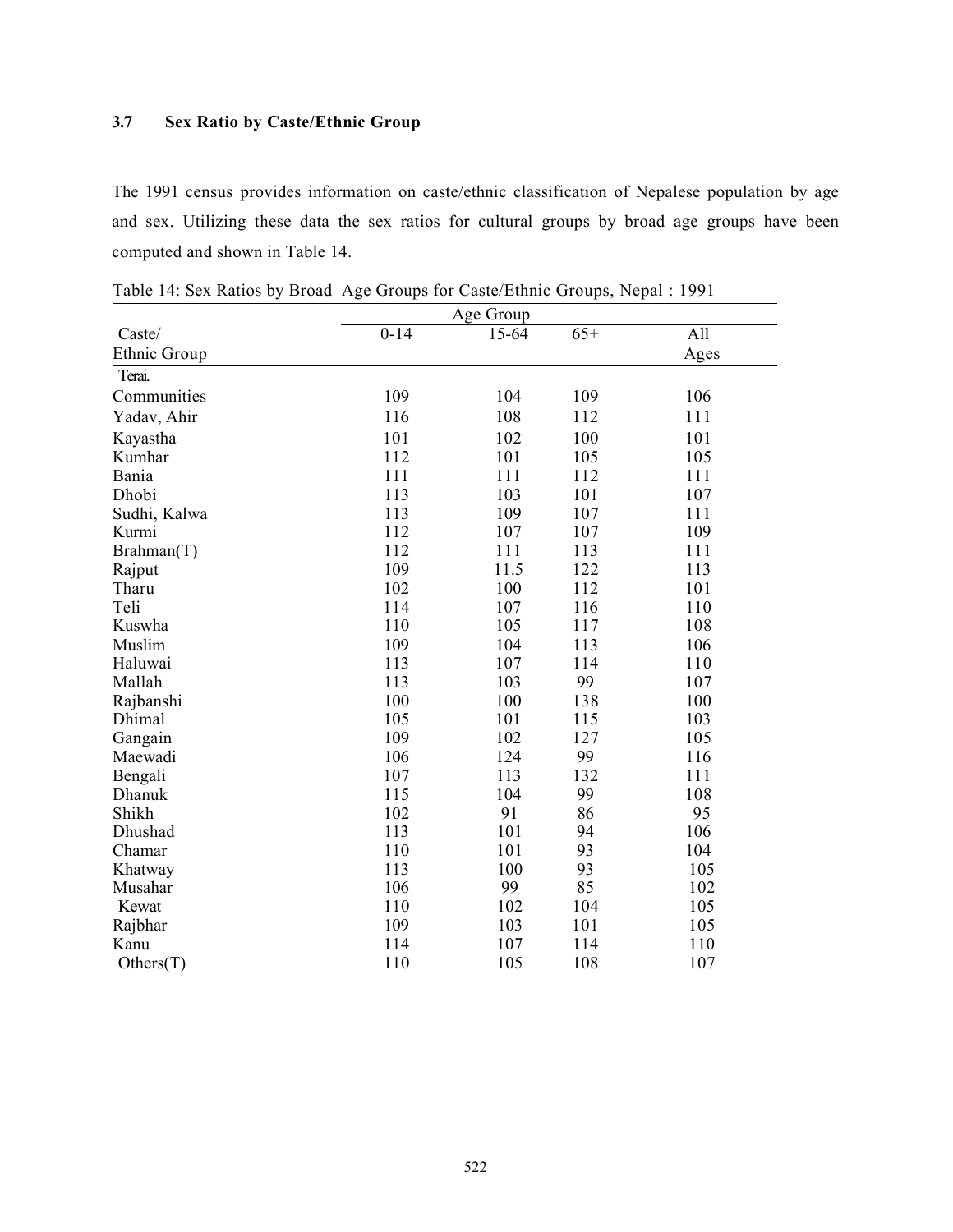| 1.1<br>Caste/ Ethnic Group |          | Age Group |            |          |
|----------------------------|----------|-----------|------------|----------|
|                            | $0 - 14$ | 15-64     | $65+$      | All Ages |
| Hill/Mountain              |          |           |            |          |
| Communities                | 103      | 91        | <u>103</u> | 97       |
| Brahman(H)                 | 103      | 94        | 93         | 98       |
| Chhetri                    | 102      | 90        | 105        | 96       |
| Thakuri                    | 103      | 90        | 109        | 96       |
| Sanyasi                    | 103      | 93        | 107        | 98       |
| Newar                      | 103      | 97        | 103        | 99       |
| Limbu                      | 102      | 90        | 96         | 96       |
| Rai                        | 102      | 93        | 106        | 97       |
| Gurung                     | 104      | 84        | 100        | 92       |
| Thakali                    | 100      | 91        | 89         | 94       |
| Tamang                     | 104      | 97        | 100        | 100      |
| Magar                      | 103      | 87        | 107        | 94       |
| Danuwar                    | 96       | 91        | 95         | 93       |
| Jirel                      | 99       | 90        | 100        | 94       |
| Majhi                      | 101      | 94        | 109        | 98       |
| Sunuwar                    | 106      | 92        | 103        | 98       |
| Gaine                      | 100      | 90        | 109        | 95       |
| Chepang                    | 105      | 104       | 139        | 105      |
| Kumal                      | 103      | 88        | 135        | 96       |
| Churoute                   | 122      | 99        | 104        | 108      |
| Bote                       | 112      | 96        | 145        | 104      |
| Lepcha                     | 165      | 147       | 139        | 153      |
| Raute                      | 44       | 29        | 36         | 36       |
| Darai                      | 105      | 95        | 125        | 100      |
| Raji                       | 118      | 99        | 176        | 107      |
| Thami                      | 104      | 93        | 87         | 97       |
| Damai                      | 102      | 87        | 120        | 94       |
| Kami                       | 104      | 89        | 119        | 96       |
| Sarki                      | 104      | 86        | 127        | 95       |
| Wadi                       | 97       | 87        | 129        | 92       |
| Other(H)                   | 102      | 91        | 115        | 96       |
| Sherpa                     | 103      | 97        | 92         | 99       |
| <b>Bhote</b>               | 103      | 88        | 95         | 94       |
| Others(M)                  | 110      | 102       | 159        | 107      |
| Foreigners                 | 98       | 142       | 165        | 129      |
| Not Stated                 | 119      | 117       | 94         | 117      |
| <b>All</b>                 | 105      | 95        | 105        | 99       |

# Table 14 (Contd...)

Source: **CBS**, 1993.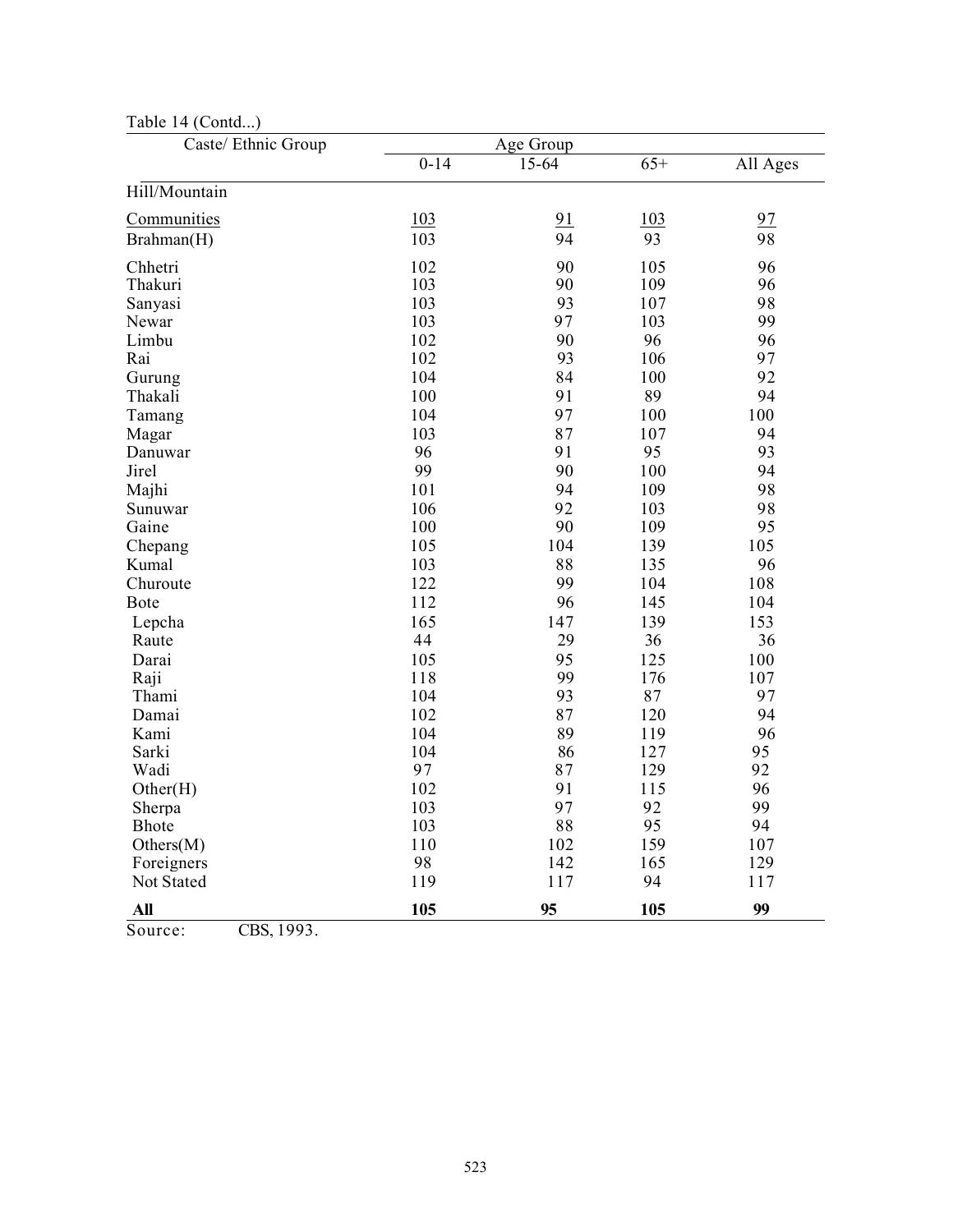The overall sex ratios show high values for the Terai communities implying probably higher female mortality than male mortality. Early-age sex ratios are high and old age sex ratios are also high which reinforce the contention that female mortality is consistently higher among all ages. But it could also be that the Terai communities are affected by immigrants particularly in age groups above 15 thereby contributing to high sex ratios. Among other major groups Brahmins(H) show decreasing sex ratio with age which may mean that probably male mortality is higher than that of females. But Chhetris and Magars, etc.. show overall low sex ratios whereas the sex ratios in old ages are high. Among the members of these groups many males outmigrate for employment elsewhere. Traditionally the people who join the army in foreign countries and at home belong to these two cultural groups. Raute, Damai and Wadi groups exhibit very low sex ratios throughout all ages and so do the Danwar/Jirel groups. The low caste groups are seen having very high sex ratio in old ages. All these findings open up new research areas with regard to male and female populations of different cultural groups. It would be interesting to know what happens to the male folks in these populations, why they are too few compared to their female counterparts.

Examination of sex ratios by caste/ethnic groups confirms the hypothesis that male migration is common primarily among specific caste/ethnic groups. The analysis also opens up new research areas as to why in certain caste/ethnic groups sex ratios are too low throughout all ages. It also shows that some cultural groups may he enjoying high female life expectancy than others. Therefore, it calls for demographic research focusing on specific socio-cultural groups.

# 3.8 Quality of Nuptiality Data

Marriage, separation, divorce, widowhood and remarriage are collectively called 'Nuptiality'. Their importance arises partly from their relationship with the age at which sexual relations begin and end, and partly with the formation and dissolution of Families and households. If the main focus of interest is fertility patterns, then the interest in Nuptiality will mainly relate to when a woman first becomes exposed to the risk of childbearing, and thus with her age at first marriage. Alternatively, if the interest is in the formation and break-up of families, then separation, divorce, widowhood and remarriage are likely to be of equal interest as marriage, and males in this respect are as important as females.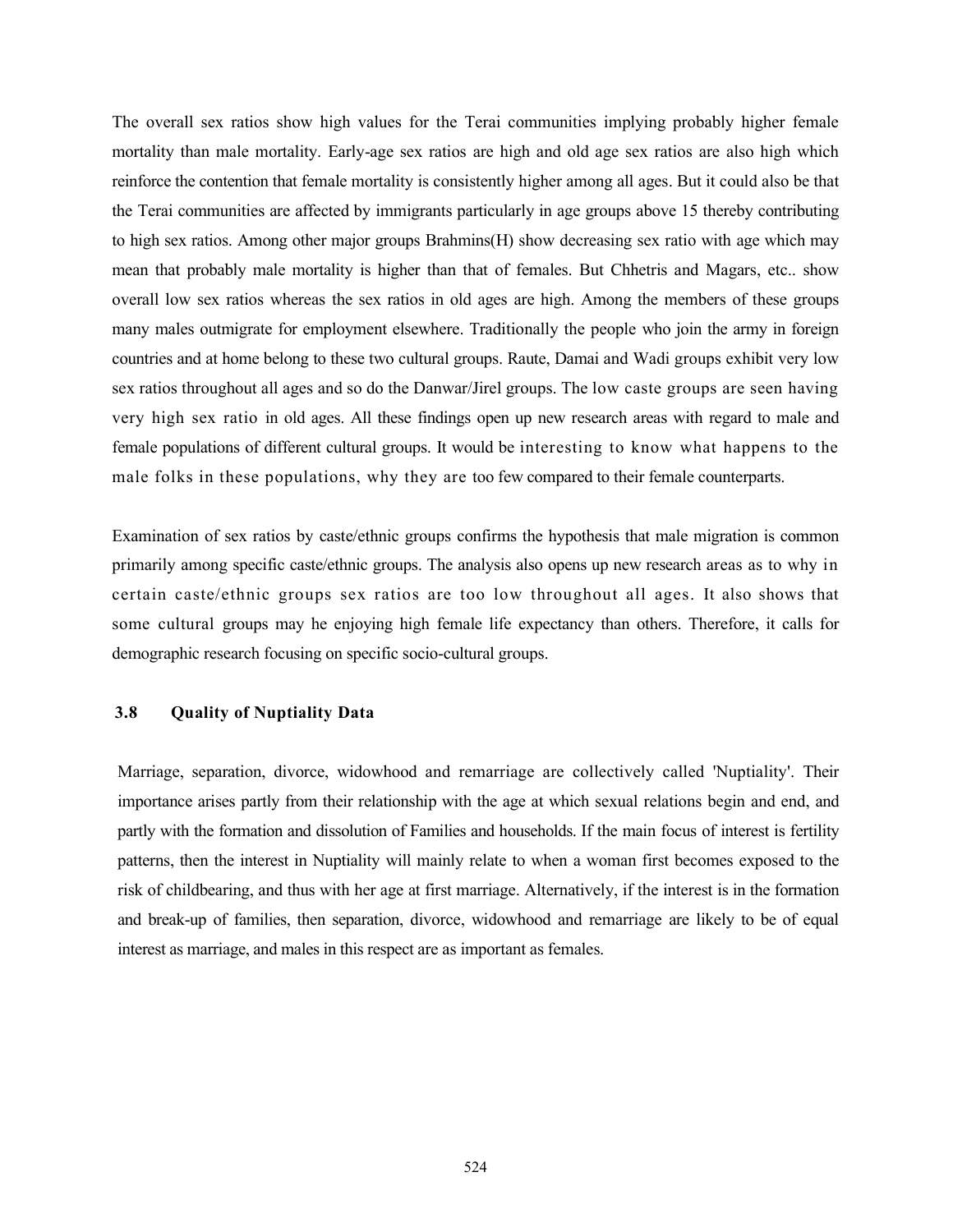Marriage is a much more complex culturally and socially defined event as opposed to birth and death as they are biologically identifiable events. However, in many societies it is a well-defined, religious and/or legal ceremony. Consequently, it is possible to collect data on marriage using a system of registration, just like births and deaths. This does not work, however, in many parts of the world. In the Caribbean and many parts of Latin America what are known as consensual, common law, or visiting unions are very common. These are more or less stable unions which are recognized by society, sometimes in much the same way as a marriage, but which involve no legal or religious ceremony. In parts of South and East Asia, marriage is more a process than a single event, involving several stages and ceremonies, sometimes spread out over a long period. In some highly developed, Western societies, particularly Sweden and Denmark, legal/religious marriages have somewhat fallen out of fashion. In order, therefore, to collect data on Nuptiality one has to take into consideration the prevailing cultural and social norms.

Just as one obtains information on marriage and divorce from registration (flow data), one can also collect data using censuses and surveys on the current marital status characteristics of the population (stock data). It is also possible to use censuses and surveys to retrospectively collect flow data by asking respondents to report their dates of marriage and divorce.

The United Nations, in their recommendations for the 1980 round of censuses, suggested that the minimum categories of marital status recorded should be:

- 1. Single (i.e.. never married),
- 2. Married,
- 3. Widowed, not remarried,
- 4. Divorced, not remarried,
- 5. Remarried.

The frequency of marriage is emphasized because it has important implications for fertility study. In the context of child-bearing, what is really wanted is not actually age at marriage but the age at which sexual relations begin, because that is when couples become `exposed to the risk' of childbearing. In most societies, age at marriage is a reasonable measure of this, but in some it is not - sexual relations may instead begin either some time before or after marriage.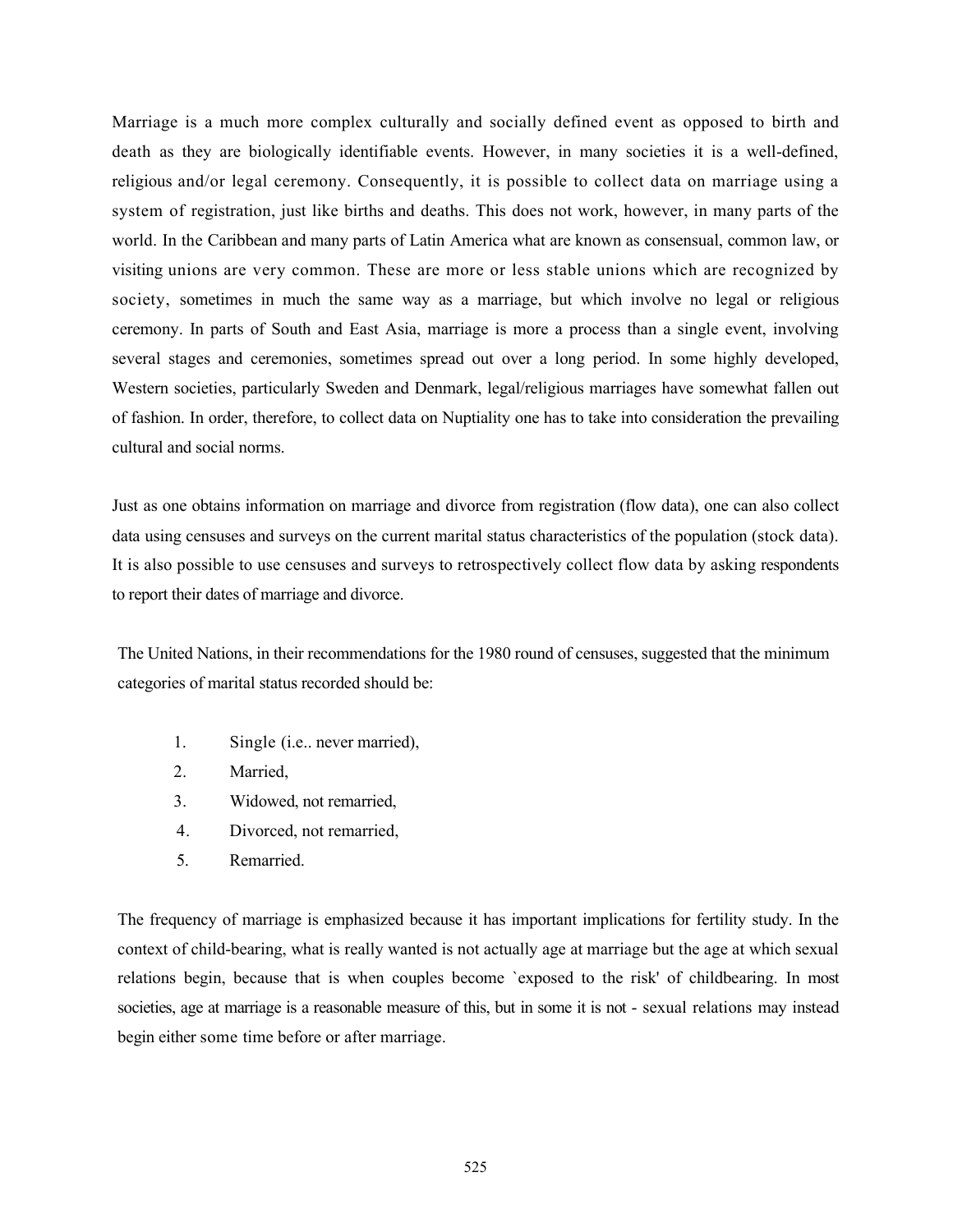In Nepal the institution of marriage is very strong; it is early and universal. All surveys and census data of Nepal support this. Table 15 shows trends in marital status from 1961 to 1991 by sex and age.

| Age       | 1961  | 1971  | 1981    | 1991  |
|-----------|-------|-------|---------|-------|
| Group     |       |       |         |       |
|           |       |       | Married |       |
| Male      |       |       |         |       |
| $6 - 9$   | 2.97  | 1.20  |         |       |
| $10 - 14$ | 10.59 | 6.23  | 14.03   | 4.06  |
| $15 - 19$ | 35.86 | 26.62 | 25.09   | 19.13 |
| 20-24     | 69.62 | 65.59 | 57.82   | 60.29 |
| 25-29     | 85.27 | 85.65 | 78.80   | 85.51 |
| 30-34     | 90.42 | 91.50 | 85.76   | 92.80 |
| 35-39     | 91.83 | 93.31 | 88.97   | 94.75 |
| 40-44     | 91.05 | 92.93 | 89.09   | 94.35 |
| 45-49     | 89.50 | 92.44 | 89.16   | 93.49 |
| 50-54     | 86.95 | 90.51 | 88.36   | 91.15 |
| 55-59     | 84.13 | 88.54 | 87.18   | 89.18 |
| $60+$     | 73.17 | 78.95 | 80.82   | 79.32 |
| Female    |       |       |         |       |
| $6 - 9$   | 5.29  | 2.33  |         |       |
| $10 - 14$ | 24.64 | 13.36 | 13.36   | 7.21  |
| $15-19$   | 71.42 | 60.19 | 50.05   | 45.50 |
| $20 - 24$ | 91.57 | 91.07 | 85.93   | 85.09 |
| 25-29     | 93.71 | 95.42 | 93.21   | 94.13 |
| 30-34     | 91.83 | 94.99 | 94.78   | 95.13 |
| 35-39     | 86.65 | 91.95 | 93.81   | 93.89 |
| 40-44     | 78.32 | 86.64 | 91.12   | 90.85 |
| 45-49     | 68.59 | 80.57 | 87.80   | 86.33 |
| 50-54     | 59.15 | 70.82 | 81.74   | 78.23 |
| 55-59     | 50.78 | 66.62 | 79.06   | 72.26 |
| $60+$     | 32.13 | 44.38 | 61.04   | 49.17 |

Table 15: Per cent Distribution of Marital Status, by Age and Sex, Nepal, Census 1961- 1991.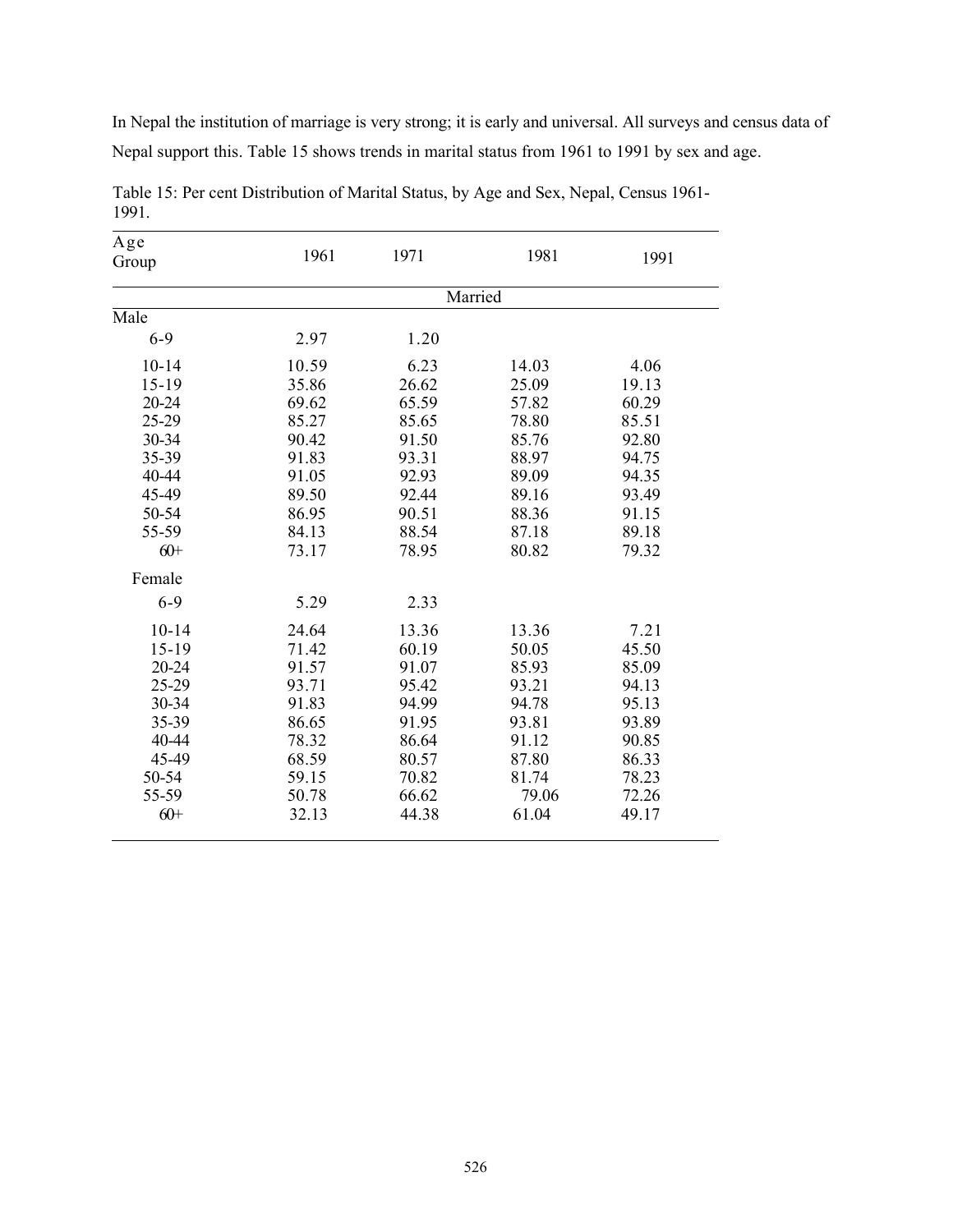| Age           |               |       |       |       |  |  |
|---------------|---------------|-------|-------|-------|--|--|
| Group         | 1961          | 1971  | 1981  | 1991  |  |  |
|               | Never Married |       |       |       |  |  |
| <b>Male</b>   |               |       |       |       |  |  |
| $6 - 9$       | 97.01         | 98.78 |       |       |  |  |
| $10 - 14$     | 89.30         | 93.71 | 85.11 | 95.76 |  |  |
| $15 - 19$     | 63.33         | 73.02 | 74.13 | 79.44 |  |  |
| $20 - 24$     | 26.35         | 33.11 | 40.85 | 38.07 |  |  |
| 25-29         | 10.21         | 12.26 | 19.52 | 12.66 |  |  |
| 30-34         | 4.72          | 5.69  | 12.36 | 5.15  |  |  |
| 35-39         | 2.71          | 3.25  | 8.93  | 2.75  |  |  |
| 40-44         | 2.06          | 2.31  | 8.03  | 2.11  |  |  |
| 45-49         | 1.60          | 1.60  | 7.36  | 1.64  |  |  |
| 50-54         | 1.47          | 1.43  | 6.88  | 1.55  |  |  |
| 55-59         | 1.26          | 1.22  | 7.04  | 1.38  |  |  |
| $60+$         | 0.98          | 1.07  | 7.83  | 1.29  |  |  |
| <b>Female</b> |               |       |       |       |  |  |
| $6 - 9$       | 94.67         | 97.65 |       |       |  |  |
| $10 - 14$     | 75.14         | 86.56 | 85.73 | 92.36 |  |  |
| $15-19$       | 25.68         | 39.33 | 49.17 | 52.72 |  |  |
| 20-24         | 5.33          | 7.86  | 13.06 | 12.76 |  |  |
| 25-29         | 1.91          | 2.59  | 5.35  | 3.66  |  |  |
| 30-34         | 1.04          | 1.40  | 3.07  | 1.92  |  |  |
| 35-39         | 0.77          | 1.08  | 2.63  | 1.30  |  |  |
| 40-44         | 0.68          | 0.92  | 2.52  | 1.09  |  |  |
| 45-49         | 0.58          | 0.77  | 2.93  | 0.90  |  |  |
| 50-54         | 0.55          | 0.71  | 3.56  | 0.93  |  |  |
| 55-59         | 0.51          | 0.68  | 4.20  | 0.89  |  |  |
| $60+$         | 0.45          | 0.62  | 6.24  | 0.89  |  |  |

Table 15 (Contd..)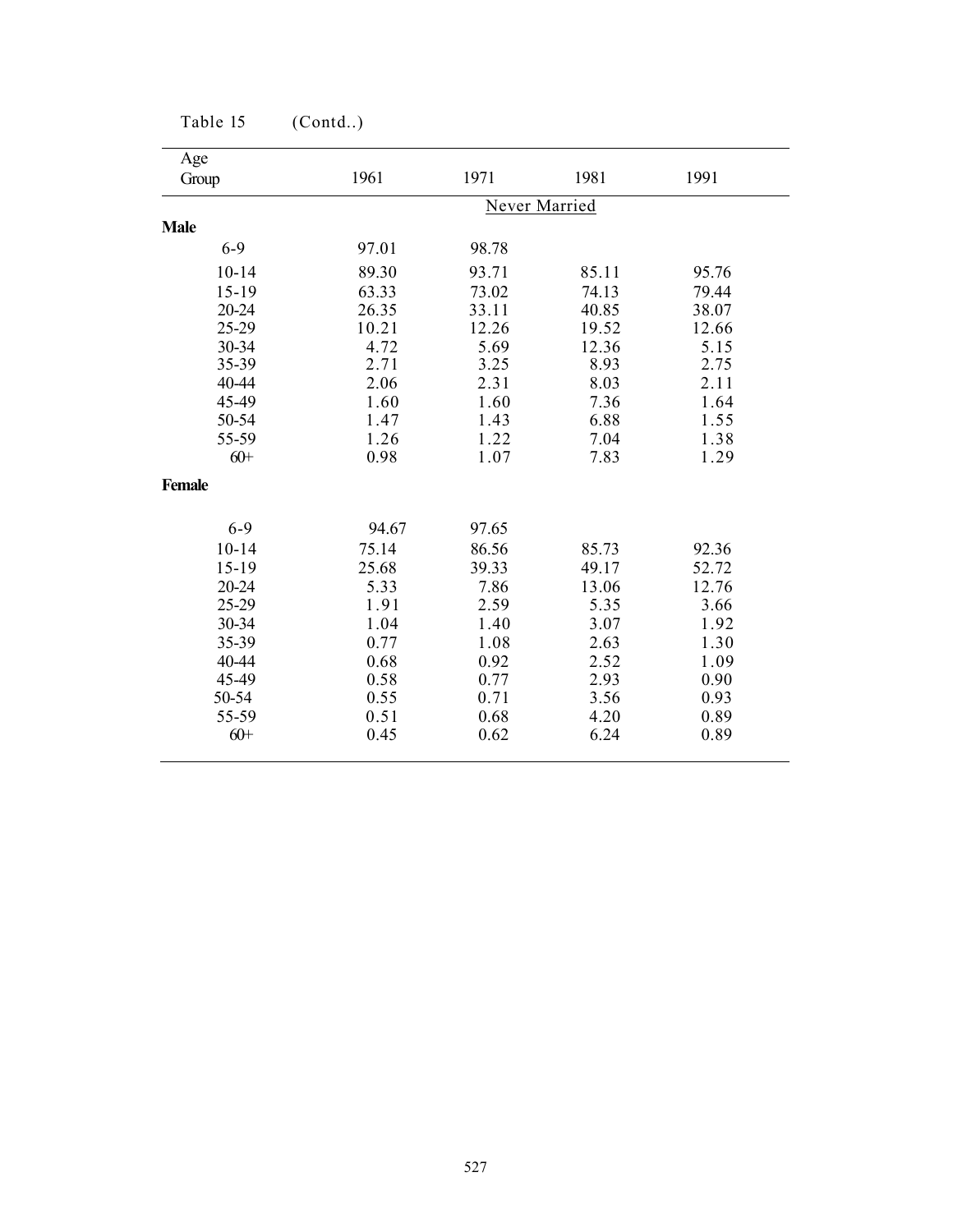| Table 15 (Contd) |  |
|------------------|--|
|------------------|--|

| Age Group     | 1961  | 1971    | 1981  | 1991  |
|---------------|-------|---------|-------|-------|
|               |       | Widowed |       |       |
| <b>Male</b>   |       |         |       |       |
| $6 - 9$       | 0.01  | 0.01    |       |       |
| $10 - 14$     | 0.08  | 0.04    | 0.68  | 0.05  |
| $15 - 19$     | 0.57  | 0.24    | 0.55  | 0.13  |
| 20-24         | 1.53  | 0.90    | 0.82  | 0.38  |
| 25-29         | 2.45  | 1.59    | 1.09  | 0.68  |
| 30-34         | 3.25  | 2.35    | 1.35  | 1.03  |
| 35-39         | 4.11  | 3.05    | 1.67  | 1.59  |
| 40-44         | 5.68  | 4.40    | 2.48  | 2.67  |
| 45-49         | 7.72  | 5.67    | 3.11  | 4.04  |
| 50-54         | 10.41 | 7.79    | 4.39  | 6.43  |
| 55-59         | 13.51 | 9.99    | 5.44  | 8.57  |
| $60+$         | 24.5  | 19.68   | 10.92 | 18.24 |
| <b>Female</b> |       |         |       |       |
| $6 - 9$       | 0.04  | 0.02    |       |       |
| $10 - 14$     | 0.18  | 0.06    | 0.70  | 0.06  |
| $15 - 19$     | 0.80  | 0.30    | 0.49  | 0.16  |
| 20-24         | 1.62  | 0.73    | 0.62  | 0.40  |
| 25-29         | 3.24  | 1.64    | 1.03  | 0.89  |
| 30-34         | 6.14  | 3.28    | 1.73  | 1.76  |
| 35-39         | 11.56 | 6.62    | 3.10  | 3.62  |
| 40-44         | 19.88 | 12.10   | 5.82  | 6.74  |
| 45-49         | 29.57 | 18.30   | 8.74  | 11.35 |
| 50-54         | 38.99 | 28.13   | 14.08 | 18.93 |
| 55-59         | 47.24 | 32.39   | 16.20 | 24.85 |
| $60 +$        | 65.73 | 54.65   | 32.07 | 47.54 |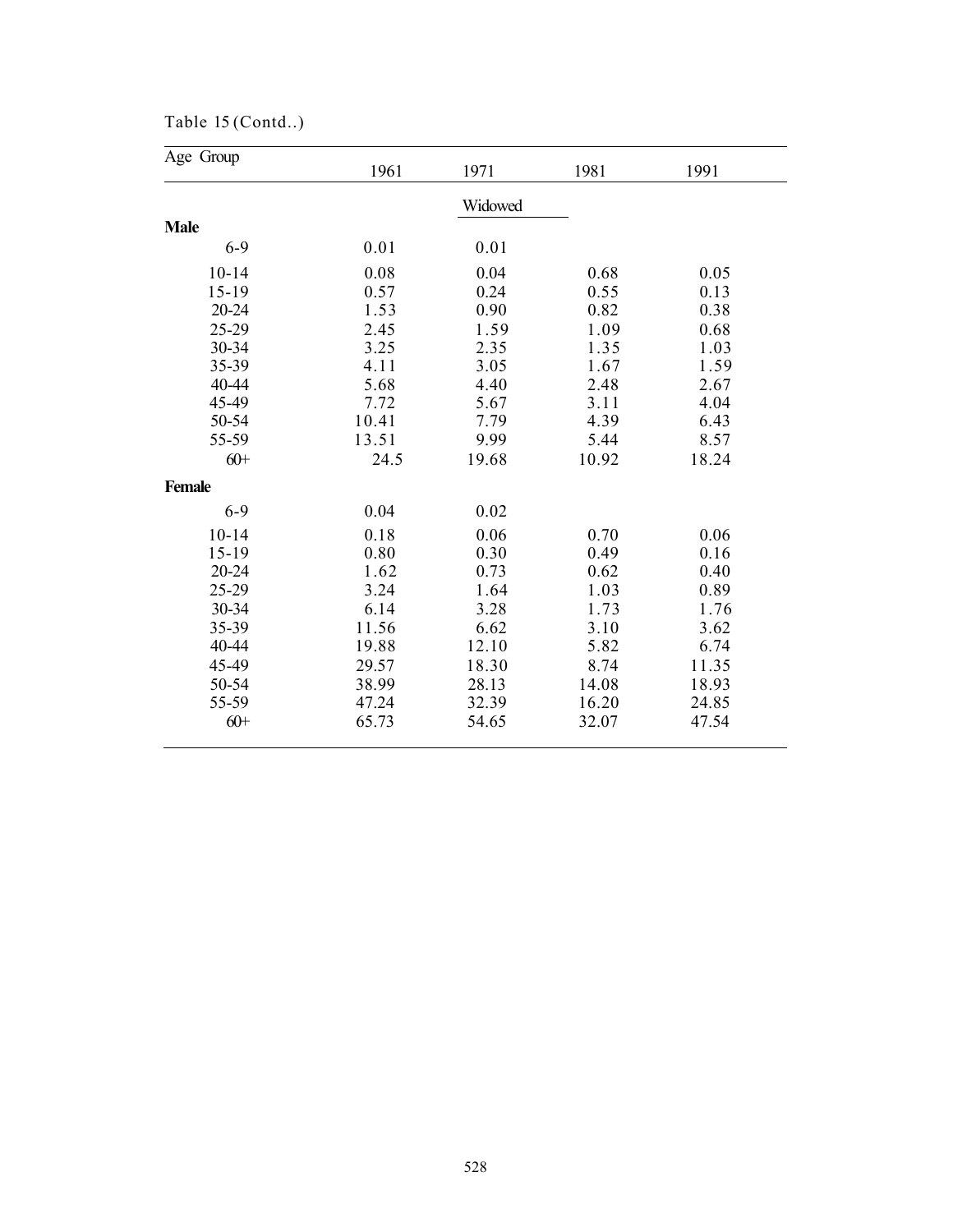| Age<br>Group | 1961 | 1971                 | 1981 | 1991 |
|--------------|------|----------------------|------|------|
| Male         |      | Divorced / Separated |      |      |
| $10 - 14$    | 0.02 | 0.02                 | 0.17 | 0.06 |
| $15-19$      | 0.23 | 0.13                 | 0.23 | 0.20 |
| $20 - 24$    | 0.63 | 0.40                 | 0.52 | 0.59 |
| 25-29        | 0.69 | 0.50                 | 0.60 | 0.70 |
| 30-34        | 0.61 | 0.46                 | 0.52 | 0.65 |
| 35-39        | 0.47 | 0.39                 | 0.43 | 0.63 |
| 40-44        | 0.4  | 0.35                 | 0.41 | 0.62 |
| 45-49        | 0.41 | 0.29                 | 0.37 | 0.59 |
| 50-54        | 0.38 | 0.26                 | 0.36 | 0.62 |
| 55-59        | 0.35 | 0.25                 | 0.34 | 0.59 |
| $60+$        | 0.39 | 0.30                 | 0.43 | 0.56 |
| Female       |      |                      |      |      |
| $10 - 14$    | 0.03 | 0.02                 | 0.21 | 0.08 |
| $15-19$      | 0.29 | 0.18                 | 0.29 | 0.34 |
| $20 - 24$    | 0.45 | 0.33                 | 0.39 | 0.64 |
| 25-29        | 0.45 | 0.35                 | 0.42 | 0.72 |
| 30-34        | 0.43 | 0.33                 | 0.42 | 0.78 |
| 35-39        | 0.46 | 0.35                 | 0.45 | 0.91 |
| 40-44        | 0.46 | 0.35                 | 0.54 | 1.07 |
| 45-49        | 0.42 | 0.35                 | 0.53 | 1.16 |
| 50-54        | 0.38 | 0.34                 | 0.62 | 1.37 |
| 55-59        | 0.41 | 0.31                 | 0.55 | 1.32 |
| $60+$        | 0.24 | 0.36                 | 0.65 | 1.05 |

A

Table 15: (Contd..

The Nuptiality data presented in Table 15, in general, show expected trend but examination by census years do indicate some anomalies as well. Among the married males, the 10-14 age group shows swings over census years which is not expected. Among the males the proportion married reaches peak for age group 35-39 except in 1981 where the peak is found one age group higher. Among the females 25-29 was the age group which showed highest proportion married in 1961 and 1971 and this shifted to 30-34 in 1981 and 1991.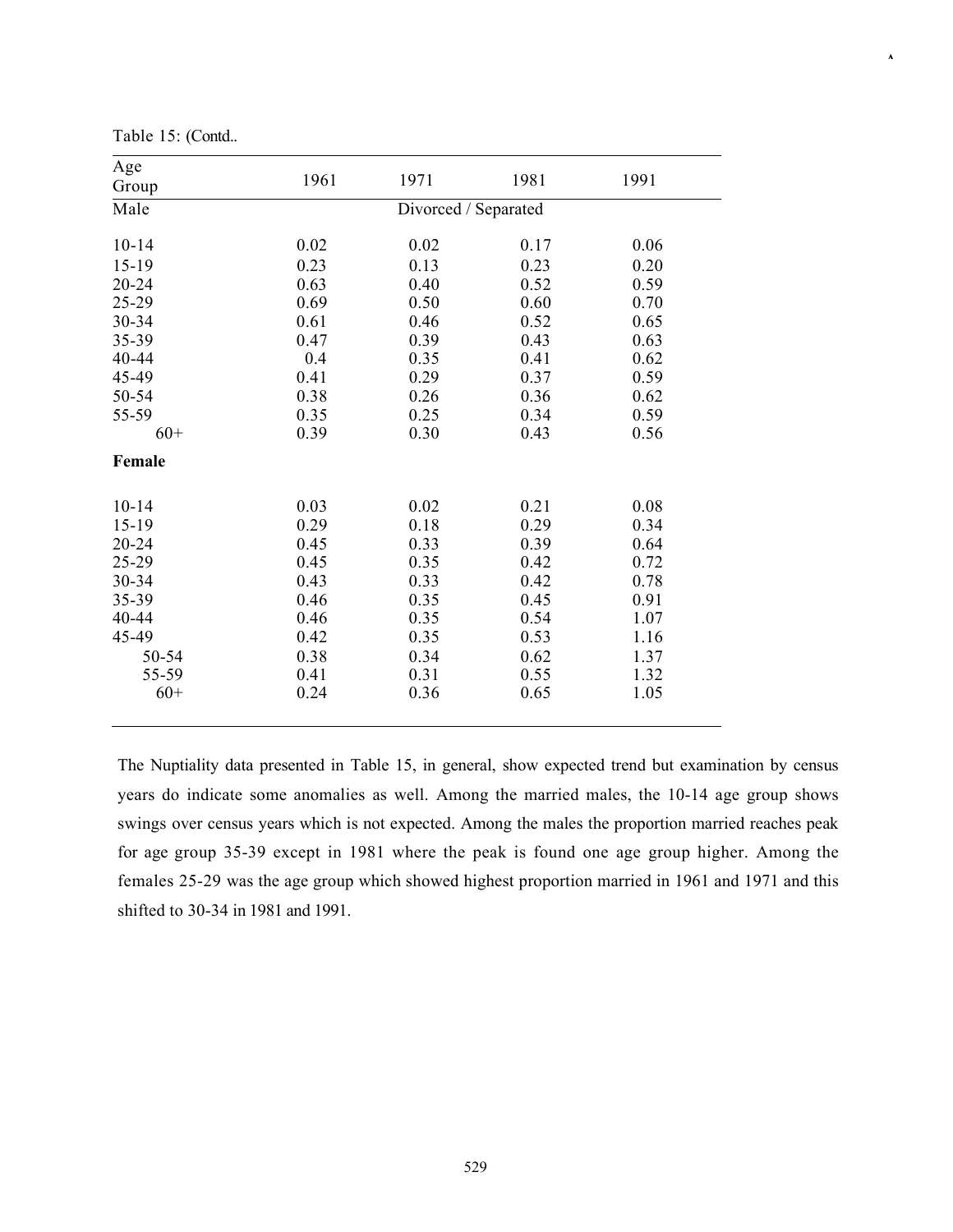The never married proportions appear reasonable except for 1981 because these are too high in older ages for both males and females and much too high among the males.

The widowhood data for 1961 and 1971 indicate expected trend but in 1981 they look suspicious. The proportion widowed is lower in 1981 than in 1991 both for males and females and much more so for males. The divorce/separated proportions are very small and the institution of marriage is very strong in the Nepalese society.

### 3.9 Quality of Mortality Data

Like the 1981 census, the 1991 census also sought to collect information on deaths to members of the households occurring during the 12 months preceding the census. The distribution of the reported deaths by sex and age clearly shows serious under-reporting. The total number of deaths which were recorded as having occurred during the twelve months preceding the 1981 census was 80,258 and that of 1991 census was 98,502, giving a crude death rate (CDR) of only 5.34 in 1981 and 5.33 in 1991.

However, given the distribution of the deaths by age, together with the corresponding distribution of the living population, it is possible, using an analytical technique (Brass, 1975), to obtain adjustment factors which will enable the data to be corrected for under-reporting. '(`he application of this technique to the deaths in the 12 months before the census showed completeness of death reporting of 63 per cent for males and 33.7 per cent for females in 1981 and the corresponding proportions for 1991 were 55.5 per cent and 50.9 per cent (Karki and Agrawal, Mimeo, January, 1994). The underreporting implied by these figures still look too low because the corrected CDRs turn out to be I 1.1 and 10.0 for 1981 and 1991 respectively. Other studies, for example, MOD (1977) has shown that collecting deaths data for the last 24 months instead of the last 12 months alone, has been found to give better results because this allows catching events occurring at the border line of 12 and 13 months.

#### 4. Completeness of Coverage in 1991 Census Enumeration

The Post-Enumeration Survey (PES) following the 1991 population census estimated an overall undercount of about 1 1 per cent in the 1991 census (Natarjan, 1993). This estimate was not accepted for a number of reasons. The delayed implementation of PES, the problems encountered in matching the PES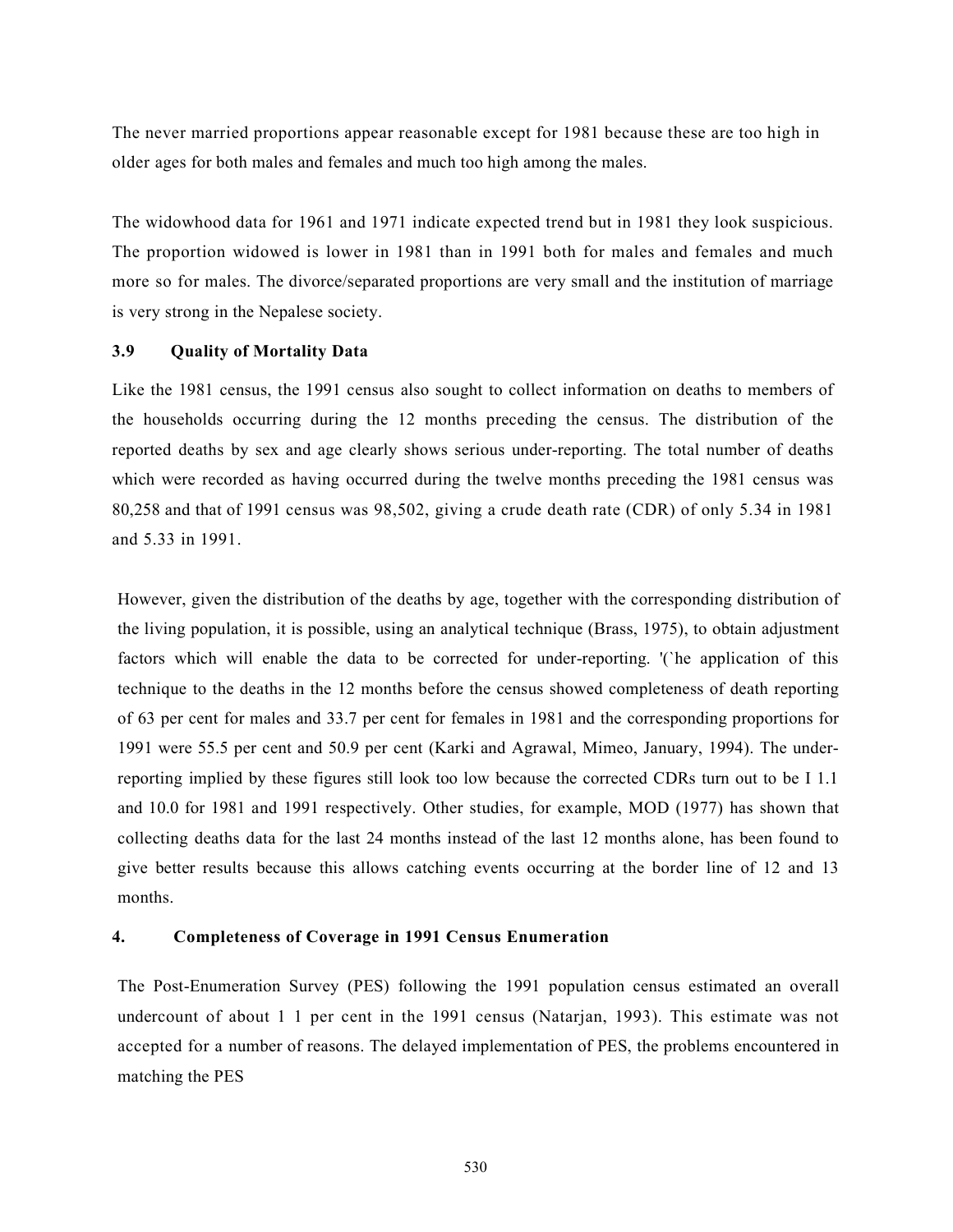and census records, case by case, and the inadequate coverage of PES sample etc. all seem to have contributed to the high estimated under-enumeration of 11 per cent. Thus the results of the PES were not considered the best way to measure the extent of under-enumeration in the 1991 census.

In the absence of a reliable direct estimate of the census coverage, recourse had to be taken to indirect estimation. Karki (1992) estimated total populations in 1981 and 1991 based on reexamination of demographic parameters since 1971. The enumerated population of 1981 was 2.3 per cent greater than the estimated population whereas the enumerated population of 199i was 2.2 per cent lower than tile estimated population. A number of factors were listed as possible reasons for the higher than estimated number in 1981 census and the lower than estimated number in 1991 census. In both inst<sup>a</sup>nces there was a greater share of males than females.

Undercounting is a common feature in census-undertakings although the magnitude i:, greater in developing countries than in developed countries. The U.S. Bureau of the Census estimated a net under count of 1.4 per cent in 1980; the corresponding figures for 1970, 1960 and 1950 being 2.9, 3.3 and4.4 per cent respectively (Robey Briant, 1989). Completeness of coverage in census enumeration of Japan is considered one of the highest in the world, but even there, the census under -  $\text{c}$ <sup>c</sup>ount estimated at 0.35 per cent in 1985 (Miura, 1988).

In India census undercount was estimated at 6 per cent for the 1951 census (Coale and Hoover, 1958) while for the 1971 census the undercount was 6 per cent as estimated by ORG while the Government itself estimated it at 1.7 per cent (ORG, 1962). Krotki and Thakur ( 1971) estimated a minimum undercount of 4.6 per cent for the 1961 census of Nepal. Karki's (Karki, 1992) estimate of' net minimum undercount is 2.2 per cent for the 1991 census. Other indirect estimates place the undercount in 1991 census of Nepal at about 4 per cent (CBS, 1994).

## 5. Conclusion

Although the 1991 census of population found better than the previous censuses, particularly the 1981 census, the evaluation of some of the aspects of the 1991 census clearly shows that a lot has to be done to improve the quality of census data of Nepal.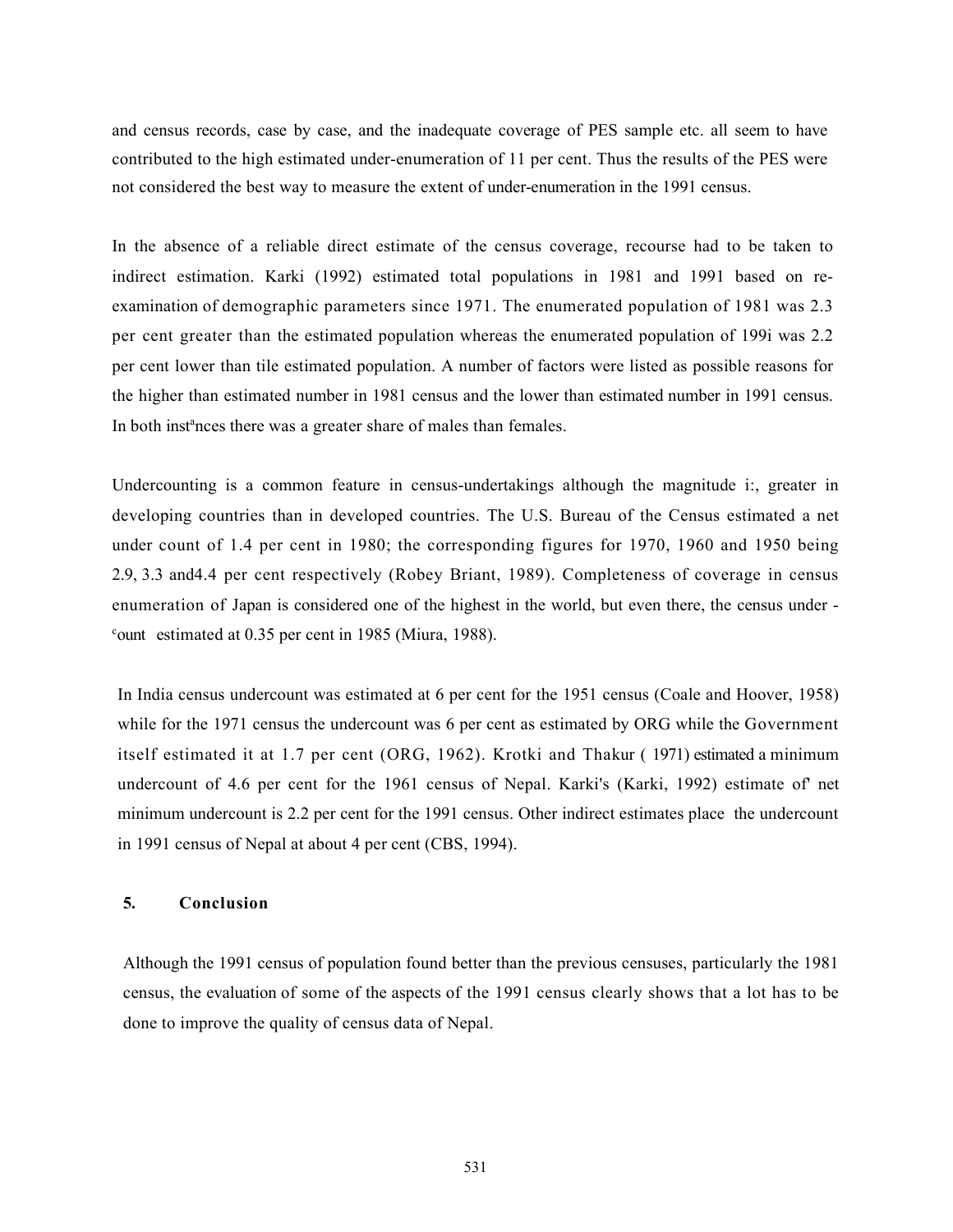Nepal's stage of socio-economic development also in part accounts for problems related to quality in census operation. The problems of census taking in Nepal has long been recognized (CBS,1977) but perhaps are still not widely appreciated. These problems relate mainly to the dispersal of the population over numerous hills, valleys and low lands and Nepal's mountains and hills comprise about 83 per cent of the total land area (CBS,1982).

Problems of transportation and communication between the capital city and the rest of the country can be difficult in the extreme. Despite fairly fast construction of roads in the recent past (now 59 district Headquarters are linked by roads) most of Nepal is still not easily accessible. In the 1981 census, the bulk of census materials like questionnaire, stationery, enumerator's manual etc.., were transported on human backs. This was still so in 1991 but to a lesser extent. The problems of transportation, communications and logistics that arise due to the physical features of the country are likely to persist well into the future. Additionally, because of the low level of education, people do not see very well the need for and use of, census data for social and economic planning.

Certainly a lot of effort was made in 1991 to educate the public about the importance of population census. For this, mostly mass media were utilized. For the next historical census of 2001 the aim should be at not only the quantity of media materials but also at their distribution and use at the grassroots. For this, some months prior to the total count mass census canvassing can be launched; in that the public can be informed of the importance of census taking.

The manpower in 1991 census round was much better in terms of both quality and quantity as the census enumerator/supervisor ratio was improved and also the educational qualifications of both enumerators and supervisors were much higher in 1991 than in 1981. This manpower mix should be maintained but at the same time more females should be encouraged to join in the future.

Efforts must be made to make "post-enumeration survey" successful because it is tile main source of information that can be used to evaluate the census count. This should be well organized on time, well manpowered and administered immediately after the total enumeration.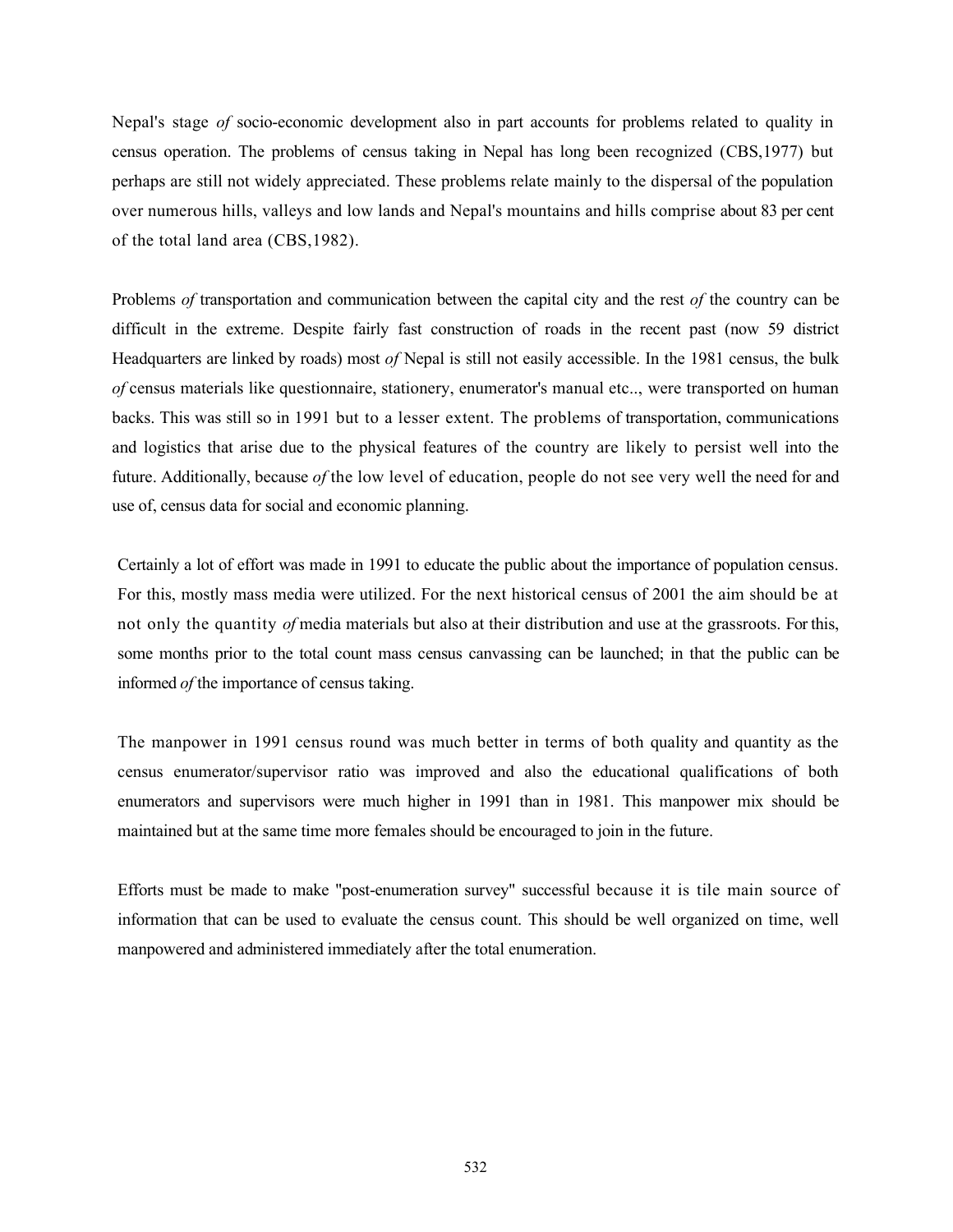### References:

Brass, William., 1975, Methods for Estimating Fertility and Mortality from Limited and Detective Data

(Chapel Hill, North Carolina, Carolina Population Center, Laboratories for Population Studies). <sup>i</sup>

Central Bureau of Statistics (CBS), 1982, Statistical Pocket Book. His Majesty's Government (HMG), National Planning Commission Secretariat (NPCS). Kathmandu.

CBS, 1976 and 1978, The Demographic Sample Survey of Nepal. (two reports, 1974/75 and 1977/78), HMG, NPCS, Kathmandu. CBS, 1977, The Analysis of the 1977 Population Statistic of Nepal. HMG, NPCS, Kathmandu.

CBS, 1987, Population Monograph of Nepal. HMG, NPCS, Kathmandu.

CBS, 1993, Population Census - 1991. HMG, NPCS, Kathmandu - Nepal.

CBS, 1994, Population Projection for Nepal, 1991-2011. HMG, NPCS, Kathmandu.

Coale A. J. and Hoover, E.M., 1958, Population growth and economic development in low income Countries. Princeton, Princeton University Press.

Coale A. J. and Demeny P., 1966, Regional Model Life Tables and Stable Populations. Princeton, Princeton University Press.

Groenewegen, Ko., 1979, 'Censuses in the South Pacific, 1976-77'. Asian and Pacific Census Form Vol.5. No.4.

Gubhaju, B. B., 1974, An Abridged Life Table Construction for Nepal for the Period 1961-70. (mimeo). Nepal FP/MCH Project, Kathmandu.

Karki, Y.B. and G. N. Agrawal, 1994, Abridged Life Tables, Nepal, 1991. (Mimeo). Kathmandu. January.

Karki, Y. B., 1985, "The Organisation and Quality of the 1981 Census of Nepal", presented at Data Users' Seminar Organised by CBS in Kathmandu. March.

Karki, Y.B., 1991, 'Tile 1991 Population Census Figures: How Reliable are They?' The Rising Nepal. Kathmandu, Nepal. September 20.

Karki, Y.B., 1992, "Estimates and Projections of Population, Nepal: 1981- 2031", in Bal Kumar KC, (ed.), Population Dynamics of Nepal and Related Issues of Sustainable Development. Central Department of Population Studies, Tribhuvan University, Kathmandu, Nepal.

Karki, Y.B., January-March 1992, `Sex Ratio in Nepal'. The Economic Journal of Nepal. Vol. 15(1).

Krotki, Karol J. and Harsha N. Thakur, 1971, 'Estimates of Population Size and Growth from the 1952/54 and 1961 Censuses of the Kingdom of Nepal. ' Population Studies, 25(1).